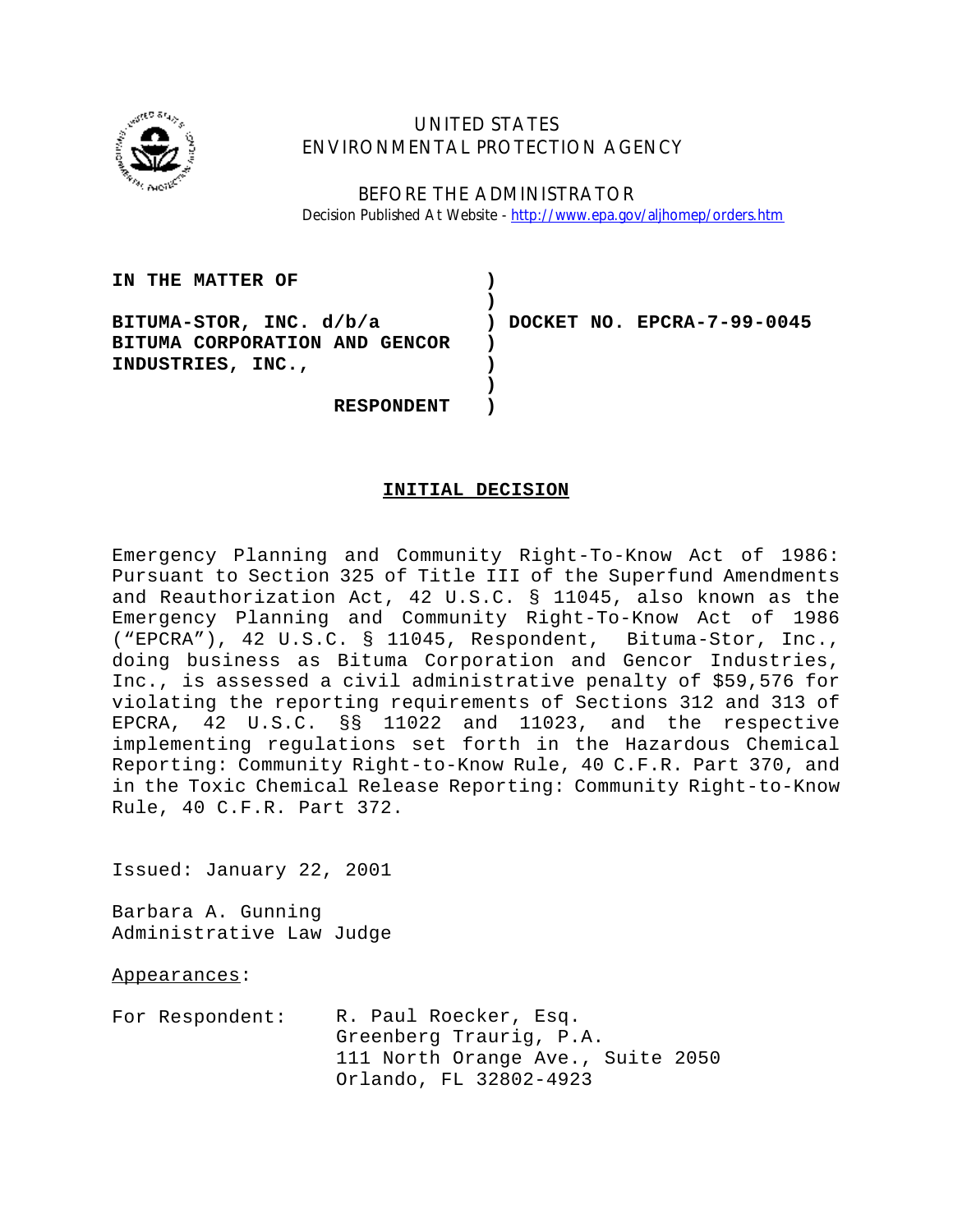For Complainant: Julie M.Van Horn, Esq. Senior Assistant Regional Counsel Valerie A. Szopa, Esq. Assistant Regional Counsel Office of Regional Counsel U.S. EPA, Region VII 901 N. 5th St. Kansas City, KS 66101

#### **PROCEDURAL HISTORY**

This civil administrative proceeding arises under Section 325 of Title III of the Superfund Amendments and Reauthorization Act, 42 U.S.C. § 11045, also known as the Emergency Planning and Community Right-to-Know Act of 1986 ("EPCRA"). 42 U.S.C. § 11045. This proceeding is governed by the Consolidated Rules of Practice Governing the Administrative Assessment of Civil Penalties, Issuance of Compliance or Corrective Action Orders, and Revocation, Termination or Suspension of Permits (the "Rules of Practice"), 40 C.F.R. §§ 22.1-22.32.1/

The United States Environmental Protection Agency (the "EPA" or "Complainant") initiated this proceeding by the filing of a Complaint against Bituma-Stor, Inc., doing business as Bituma Corporation and Gencor Industries, Inc. ("Respondent"), on July 30, 1999. The Complaint charges Respondent with four violations of the reporting requirements of Sections 312 and 313 of EPCRA, 42 U.S.C. §§ 11022 and 11023, and the regulations promulgated pursuant to EPCRA which are set forth in both the Hazardous Chemical Reporting: Community Right-to-Know Rule, 40 C.F.R. Part 370, and in the Toxic Chemical Release Reporting: Community Right-to-Know Rule, 40 C.F.R. Part 372. In the Complaint, the EPA seeks a civil administrative penalty of \$59,576 for these alleged violations.

2

 $1/$  The Rules of Practice were revised effective August 23, 1999. Proceedings commenced before August 23, 1999, are subject to the revised Rules of Practice unless to do so would result in substantial injustice. The instant proceeding, which commenced on July 30, 1999, is subject to the revised Rules of Practice as there is no indication that doing so would result in substantial injustice.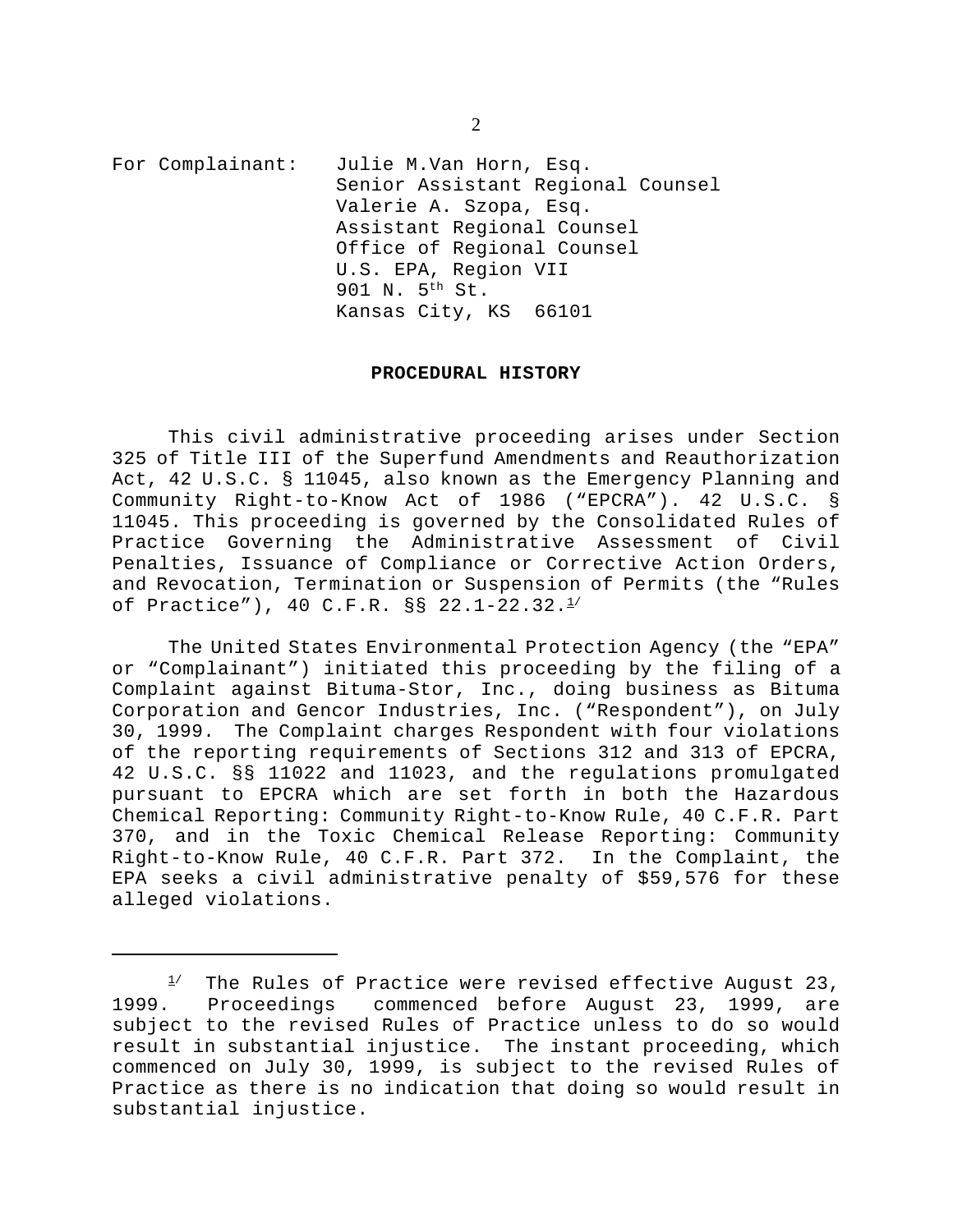Specifically, Count I of the Complaint charges that Respondent failed to submit an emergency and hazardous waste chemical inventory form for propane at its facility for the calendar year 1997 to the Local Emergency Planning Committee ("LEPC"), the State Emergency Response Commission ("SERC"), and the local fire department by March 1, 1998, in violation of Section 312(a) of EPCRA and the requirements in 40 C.F.R. Part 370, Subpart B. Count II charges that Respondent failed to submit a toxic chemical release inventory form ("Form R") for xylene at its facility for the 1997 calendar year to the EPA and to the State of Iowa by July 1, 1998, in violation of Section 313 of EPCRA and the requirements in 40 C.F.R. Part 372. Count III charges that Respondent failed to submit a Form R for xylene at its facility for the 1996 calendar year to the EPA and to the State of Iowa by July 1, 1997, in violation of Section 313 of EPCRA and the requirements in 40 C.F.R. Part 372. Count IV charges that Respondent failed to submit a Form R for xylene at its facility for the 1995 calendar year to the EPA and to the State of Iowa by July 1, 1996, in violation of Section 313 of EPCRA and the requirements in 40 C.F.R. Part 372.

Respondent filed an Answer to the Complaint on August 24, 1999. Respondent asserted five affirmative defenses in its Answer and argued that a civil penalty should not be imposed against it on the grounds that Respondent has a "blemish-free" history and exercised due diligence in its handling of propane and xylene, the chemicals at issue in this proceeding.

Respondent and the EPA entered into joint stipulations on March 28, 2000. Respondent stipulated to liability on all four counts of the Complaint.

A hearing in the instant matter was conducted in Kansas City, Kansas, on June 27, 2000, for the purpose of determining the appropriate penalty to be assessed against Respondent for its four EPCRA violations.

On September 12, 2000, Complainant filed its Proposed Findings of Fact and Conclusions of Law, Proposed Order, and Trial Brief in Support Thereof ("Complainant's Brief").

Counsel for Respondent submitted a statement on September 22, 2000, informing the undersigned Administrative Law Judge that Counsel had been instructed by Respondent to disclose that Respondent had filed a Petition for Bankruptcy under Chapter 11 of the United States Bankruptcy laws. Respondent had instructed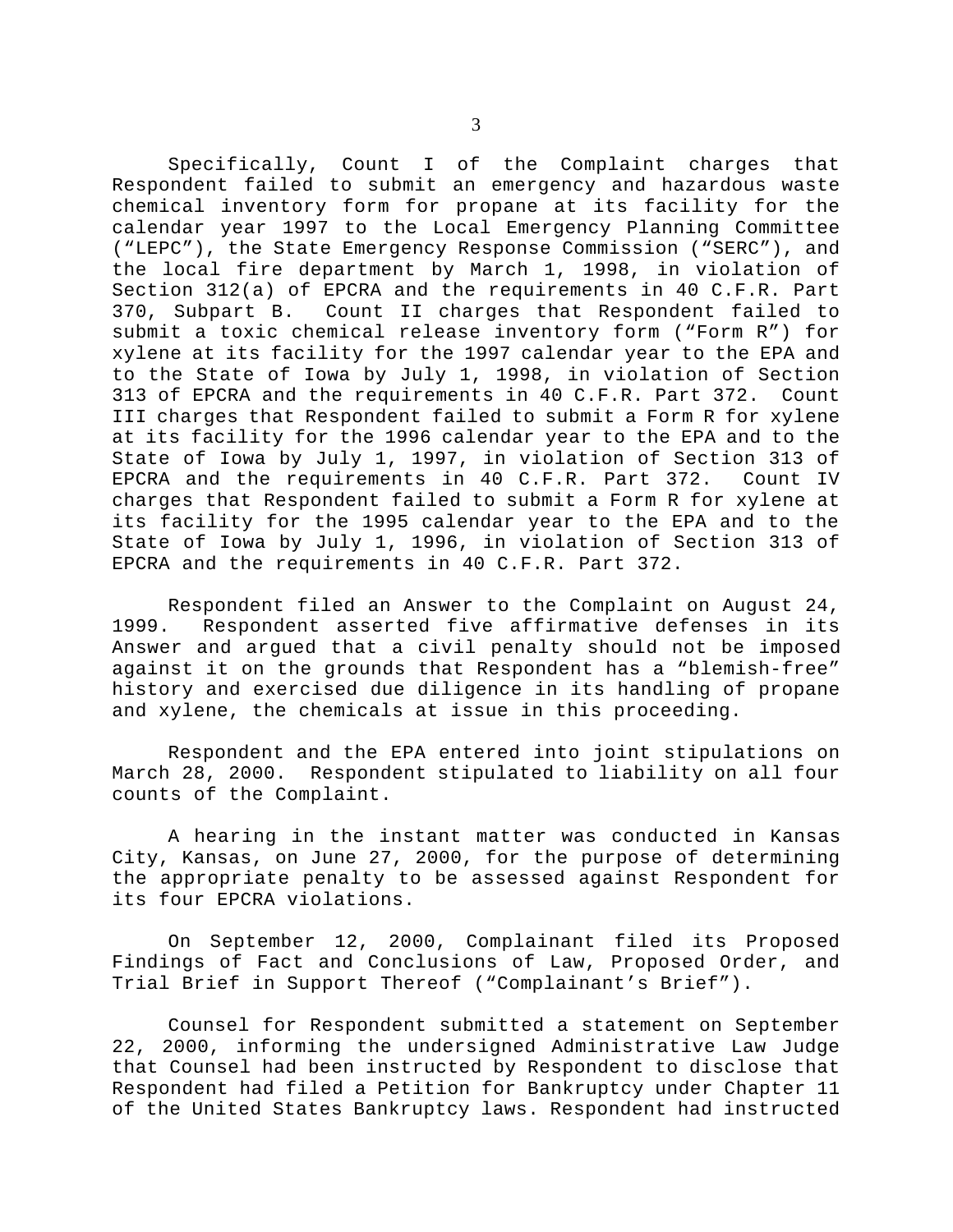Counsel not to file proposed Findings of Fact and Conclusions of Law or a Trial Brief.

# **FINDINGS OF FACT**

- 1. The EPA initiated this matter against Respondent by filing a Complaint and Notice of Opportunity For Hearing on July 30, 1999, pursuant to Section 325 of EPCRA. The Complaint was issued by the Director of the Air, Resource Conservation and Recovery Act, and Toxics Division of Region 7 of the EPA.
- 2. The Administrator of the EPA has delegated to the Regional Administrator for Region 7 of the EPA the authority to commence and pursue civil administrative actions under Section 325 of EPCRA, and the Regional Administrator has redelegated this authority to the Director of the Air, RCRA, and Toxics Division for Region 7 of the EPA.
- 3. The EPA has promulgated the Hazardous Chemical Reporting: Community Right-to-Know Rule, 40 C.F.R. Part 370, pursuant to Sections 311, 312, and 328 of EPCRA, 42 U.S.C. §§ 11021, 11022, 11048.
- 4. The EPA has also promulgated the Toxic Chemical Release Reporting: Community Right-to-Know Rule, 40 C.F.R. Part 372, pursuant to Section 313 of EPCRA, 42 U.S.C. § 11023.
- 5. The Complaint alleges one violation of Section 312(a) of EPCRA and the regulations set forth in 40 C.F.R. Part 370 for Respondent's failure to submit an emergency and hazardous chemical inventory form for the hazardous chemical propane stored at its facility to the LEPC, the SERC, and the fire department with jurisdiction over Respondent's facility by March 1, 1998 (Count I).
- 6. The Complaint alleges three violations of Section 313 of EPCRA and the regulations set forth in 40 C.F.R. Part 372. Specifically, Count II of the Complaint alleges that Respondent violated Section 313 of EPCRA and 40 C.F.R. Part 372 by failing to submit a Form R for xylene for calendar year 1997 to the Administrator of the EPA and to the State of Iowa by July 1, 1998. Count III of the Complaint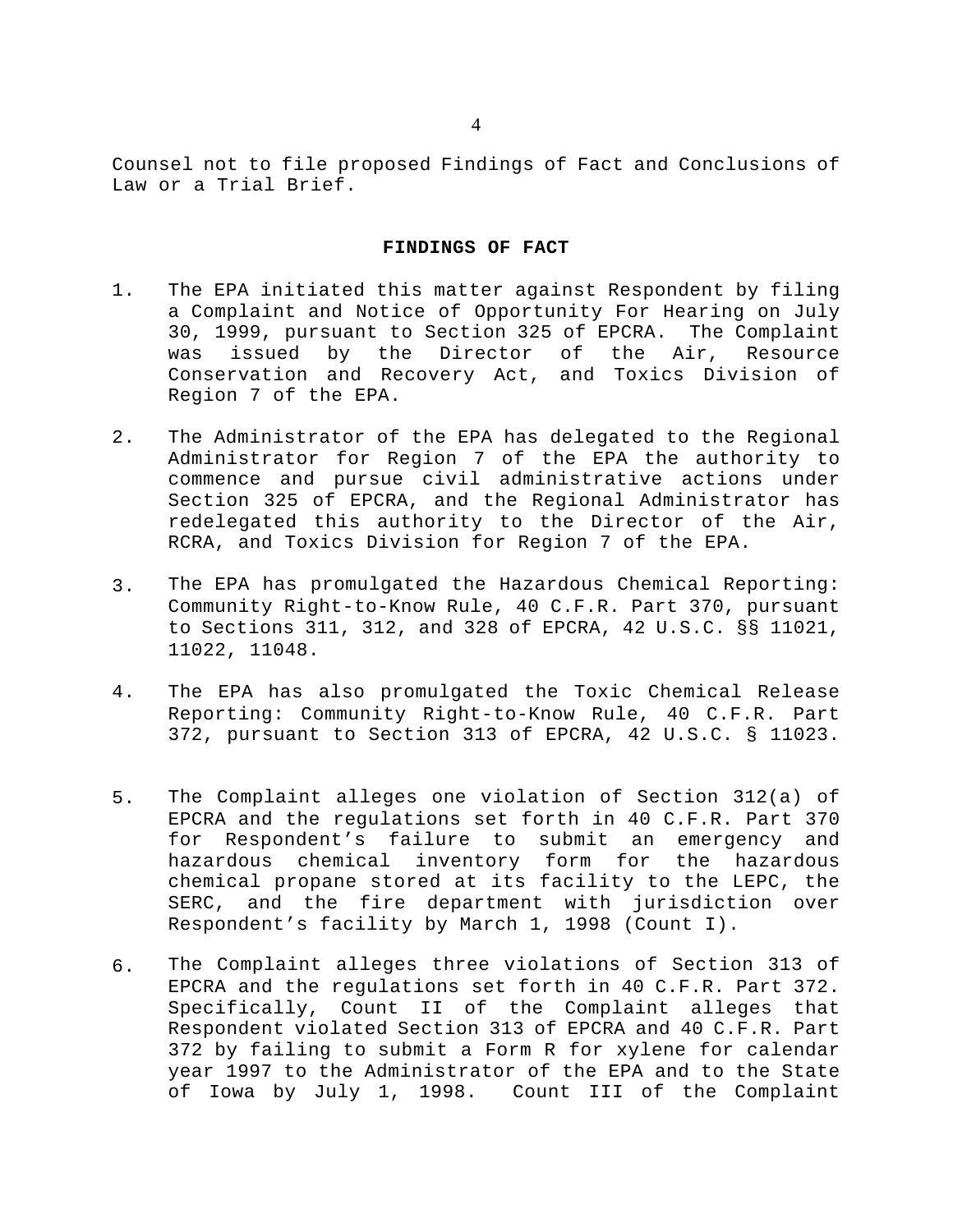alleges that Respondent violated Section 313 of EPCRA and 40 C.F.R. Part 372 by failing to submit a Form R for xylene for calendar year 1996 to the Administrator of the EPA and to the State of Iowa by July 1, 1997. Count IV of the Complaint alleges that Respondent violated Section 313 of EPCRA and 40 C.F.R. Part 372 by failing to submit a Form R for xylene for calendar year 1995 to the Administrator of the EPA and to the State of Iowa by July 1, 1996.

- 7. In the Complaint, the EPA proposes civil administrative penalties of \$13,750 for Count I, \$10,126 for Count II, \$18,700 for Count III and \$17,000 for Count IV. The total proposed penalty against Respondent is \$59,576.
- 8. Respondent is Bituma-Stor, Inc., doing business as Bituma Corporation and Gencor Industries, Inc. Respondent is an Iowa corporation that manufactures portable asphalt mixing plants. Respondent operates the facility located at 730 Bluff Road, Marquette, Iowa 52158 (the "Facility").
- 9. Respondent is a "person" as defined by Section 329(7) of EPCRA, 42 U.S.C. § 11049(7), and is the owner or operator of a facility as defined by Section 329(4) of EPCRA.
- 10. Respondent had fifty or more full time employees at the Facility at all times relevant to the Complaint.
- 11. Respondent's Facility had a Standard Industrial Code ("SIC") of 3531 at all times relevant to the Complaint. Respondent's Facility, therefore, had a SIC code between Major Group 20 and 39 at all times relevant to the Complaint.
- 12. The owner or operator of a facility that is required to prepare or have available a material safety data sheet for a hazardous chemical under the Occupational Safety and Health Act of 1970 ("OSHA"), 29 U.S.C. 651 *et seq*., and regulations promulgated under that Act, must submit to the appropriate LEPC, the SERC, and the fire department with jurisdiction over the facility on or before March 1, 1988, and annually thereafter on March 1, an emergency and hazardous chemical inventory form containing Tier 1 information with respect to the preceding calendar year for chemicals meeting the threshold quantities set forth in the implementing regulations at 40 C.F.R. Part 370.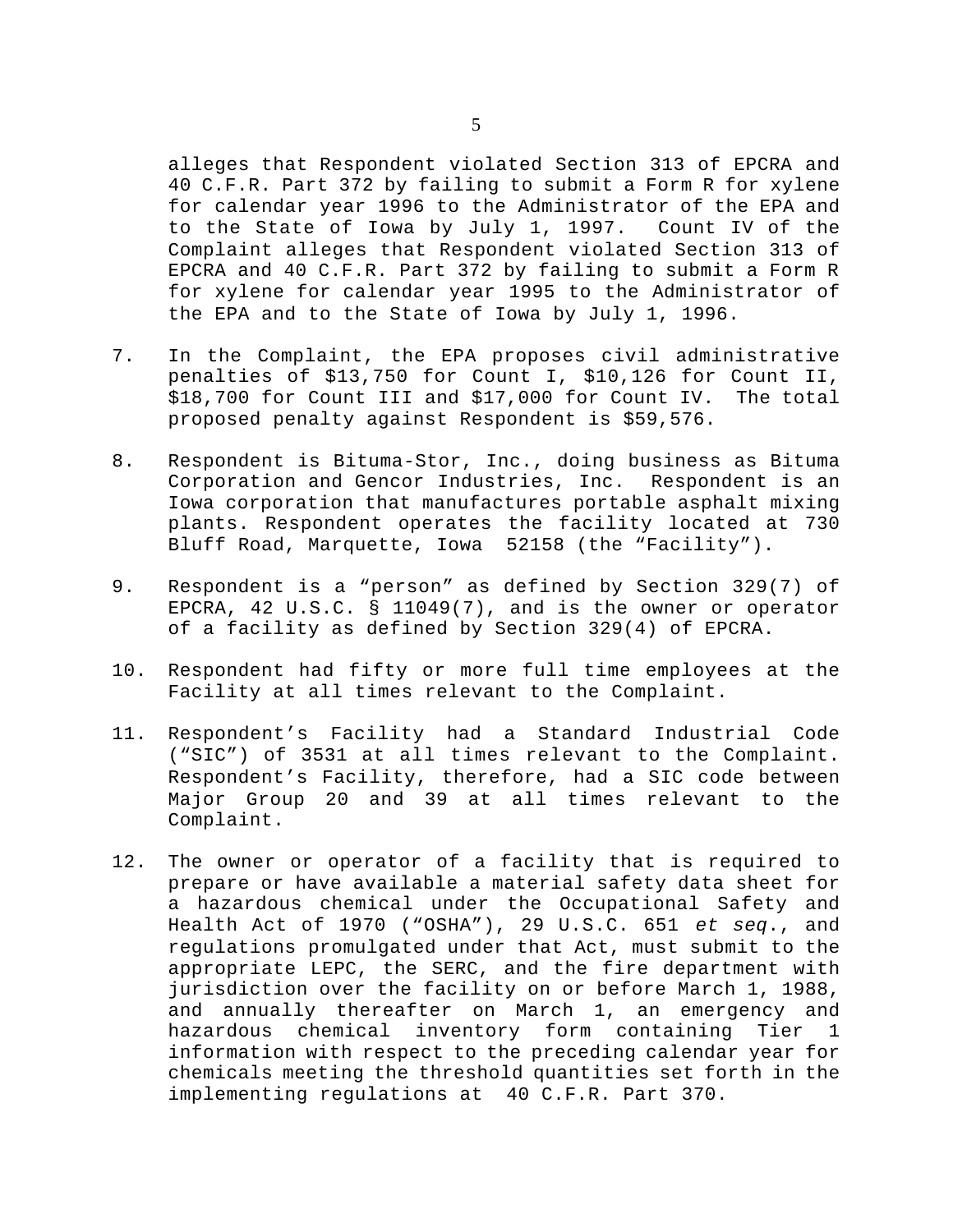- 13. Propane is a hazardous chemical as defined under Section 312(c) of EPCRA and 40 C.F.R. § 370.2, and the minimum reporting threshold quantity for such a chemical under 40 C.F.R. § 370.41 is 10,000 pounds.
- 14. The owner or operator of a facility that: (a) has ten or more full-time employees; (b) has a SIC code of 20 through 39; and (c) manufactured, processed or otherwise used a toxic chemical listed under Section 313(c) of EPCRA and 40 C.F.R. § 372.65 in excess of the threshold quantity under Section 313(8) of EPCRA and 40 C.F.R. § 372.25 during the preceding calendar year at such facility must complete and submit a Form R. This Form R shall be submitted to the Administrator of the EPA and to the State in which the facility is located by July 1 for the preceding calendar year, and shall contain data reflecting releases during the preceding calendar year.
- 15. Xylene is a toxic chemical as defined under Section 313(c) of EPCRA and 40 C.F.R. § 372.65, and the threshold reporting amount for xylene is 10,000 pounds under 40 C.F.R. 372.25(b).
- 16. Respondent's Facility was inspected by Tommy Guenther, Grantee for the National Council of Senior Citizens, on or about October 27, 1998. Mr. Guenther, an authorized EPA representative, conducted this inspection to determine Respondent's compliance with EPCRA's Sections 312 and 313 reporting requirements. In his inspection report, Mr. Guenther stated that Respondent employs 250 people and that Respondent has estimated annual sales between 25 million and 100 million dollars.
- 17. The October 27, 1998, inspection of Respondent's Facility revealed that Respondent had a 20,000 gallon propane tank and that during the 1997 calendar year Respondent stored in excess of 10,000 pounds of propane at its Facility. The amount of propane stored at Respondent's Facility during calendar year 1997 was greater than 10,000 pounds but less than 50,000 pounds.
- 18. Respondent did not submit an emergency and hazardous chemical inventory form for propane for the 1997 calendar year to the LEPC, the SERC, or the local fire department by March 1, 1998. Respondent has not submitted an emergency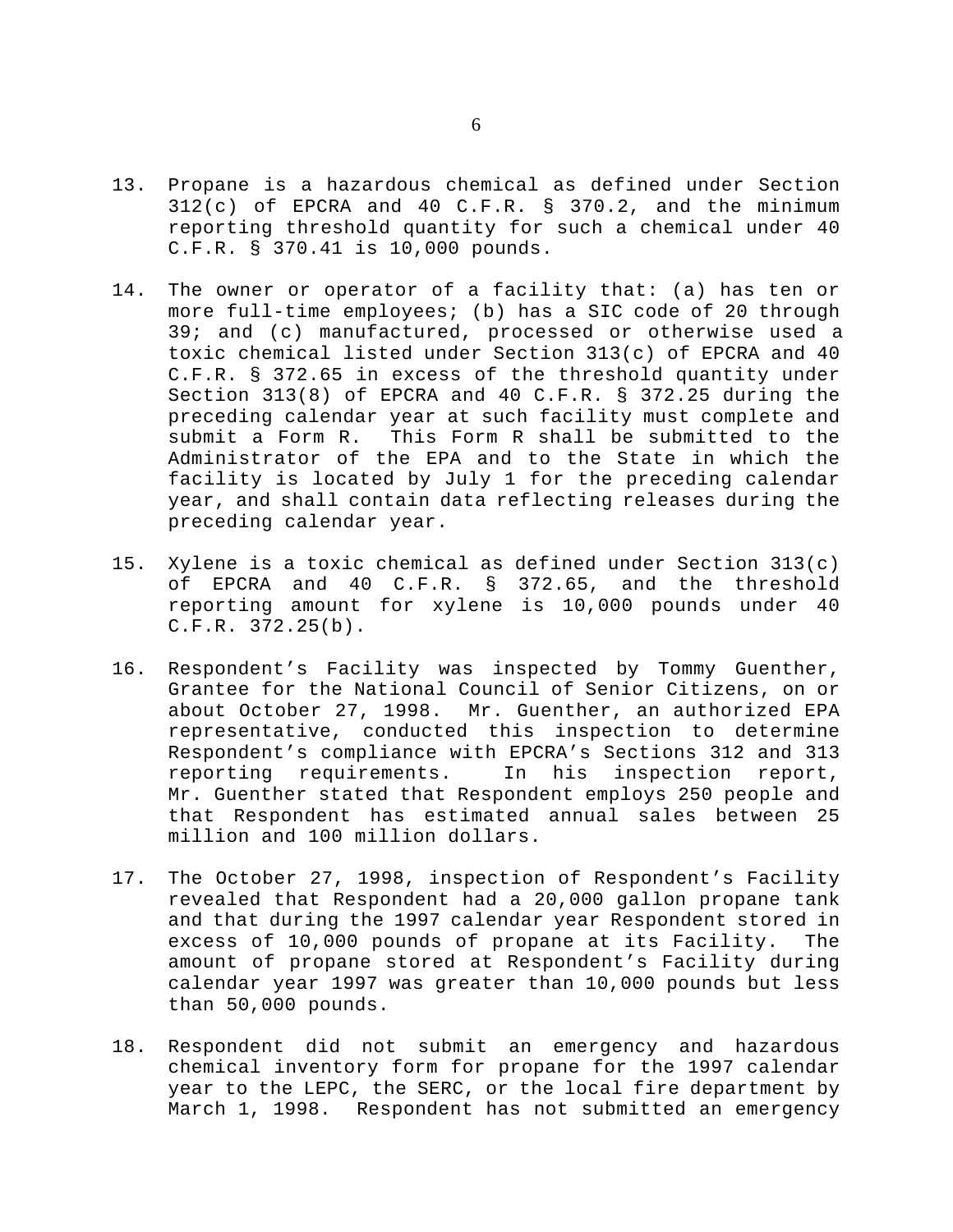and hazardous chemical inventory form for propane for the 1997 calendar year to the LEPC, the SERC, and the local fire department.

- 19. The October 27, 1998, inspection of Respondent's Facility revealed that during the 1995, 1996, and 1997 calendar years Respondent otherwise used xylene at its Facility in excess of 10,000 pounds but less than 100,000 pounds.
- 20. Respondent failed to submit Form Rs for xylene for calendar years 1995, 1996, and 1997 to the EPA and the State of Iowa by July 1, 1996, 1997, and 1998, respectively. Respondent has not submitted to the EPA and the State of Iowa Form Rs for xylene for the calendar years 1995, 1996, and 1997.
- 21. Respondent and the EPA entered into joint stipulations on March 28, 2000, in which the parties stipulated to Respondent's liability on all four counts contained in the Complaint.
- 22. Respondent is listed in the Dun and Bradstreet database. According to Dun and Bradstreet, as of October 1, 1998, Bituma Corporation had 170 employees and 25 million dollars in estimated annual sales. The total corporate entity sales for Gencor Industries, Inc. were reported as one hundred and ninety-five million dollars.
- 23. Section 325(c)(1) of EPCRA authorizes a civil administrative penalty in an amount not to exceed \$25,000 for each violation of Section 312 or 313 of EPCRA per day, which is adjusted to  $$27,500$  for inflation.<sup>2/</sup>
- 24. Respondent's violation of Section 312 of EPCRA as described in Count I of the Complaint is an emergency preparedness/right-to-know violation under the Interim

 $2^{\prime}$  The Federal Civil Penalties Inflation Adjustment Act of 1990, as amended by the Debt Collection Improvement Act of 1996, requires the EPA, as well as other federal agencies, to periodically adjust maximum civil penalties to account for inflation. *See* 61 Fed. Reg. 69,360 (Dec. 31, 1996). Pursuant to the Civil Monetary Penalties Inflation Adjustment Rule, the maximum civil penalty under Section 325(c)(1) of EPCRA for violations that occur on or after January 31, 1997, is \$27,500 per violation per day. *See* 40 C.F.R. Part 19*.*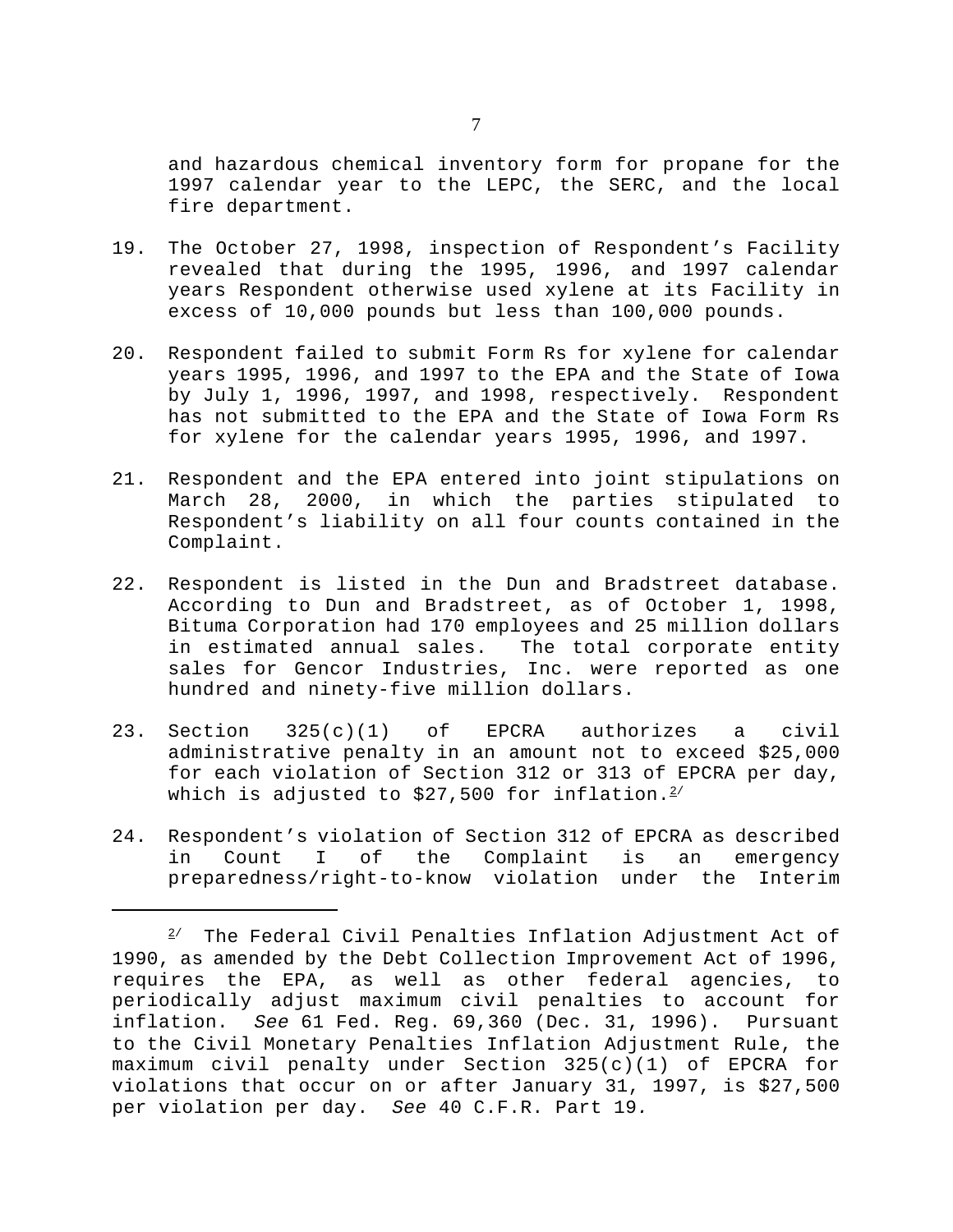Final Enforcement Response Policy for Sections 304, 311 and 312 of the Emergency Planning and Community Right-to-Know Act and Section 103 of the Comprehensive Environmental Response, Compensation and Liability Act ("Interim Penalty Policy") dated January 8, 1998.<sup>3/</sup>

- 25. Under the Interim Penalty Policy, the extent of Respondent's Section 312 violation as charged in Count I of the Complaint is Level One, and the gravity component of the violation is Level C. The circumstances of the violation are such to warrant the highest assessment within the "cell" in the penalty matrix ("Penalty Matrix"). Interim Penalty Policy at 13-17. Applying the Penalty Matrix in the Interim Penalty Policy to this violation results in a base penalty in the amount of \$13,750 for Count I.
- 26. Under the Enforcement Response Policy for Section 313 of the Emergency Planning and Community Right-to-Know Act (1986) and Section 6607 of the Pollution Prevention Act (1990) ("Section 313 Penalty Policy"), dated August 10, 1992, Respondent's violation of Section 313 of EPCRA as described in Count II of the Complaint is a Level 4 circumstance violation which is calculated according to a per-day formula. The extent of the violation is Level B. Applying the Penalty Matrix in the Section 313 Penalty Policy to this violation and calculating this penalty using the per-day formula for violations for failing to report in a timely manner results in a gravity-based penalty in the amount of  $$10,126$  for Count II. $4/$

 $3/$  The Interim Penalty Policy has been superseded by the Enforcement Response Policy for Sections 304, 311 and 312 of the Emergency Planning and Community Right-to-Know Act and Section 103 of the Comprehensive Environmental Response, Compensation and Liability Act dated September 30, 1999. Although the Interim Penalty Policy is applicable in this matter, the EPA states that calculating the proposed penalty for Count I under the September 30, 1999, policy would result in the same penalty as under the January 8, 1998, policy.

 $4'$  The EPA erred in its calculation of the proposed penalty by applying the Penalty Matrix for violations that occur prior to January 30, 1997, rather than the Penalty Matrix for (continued...)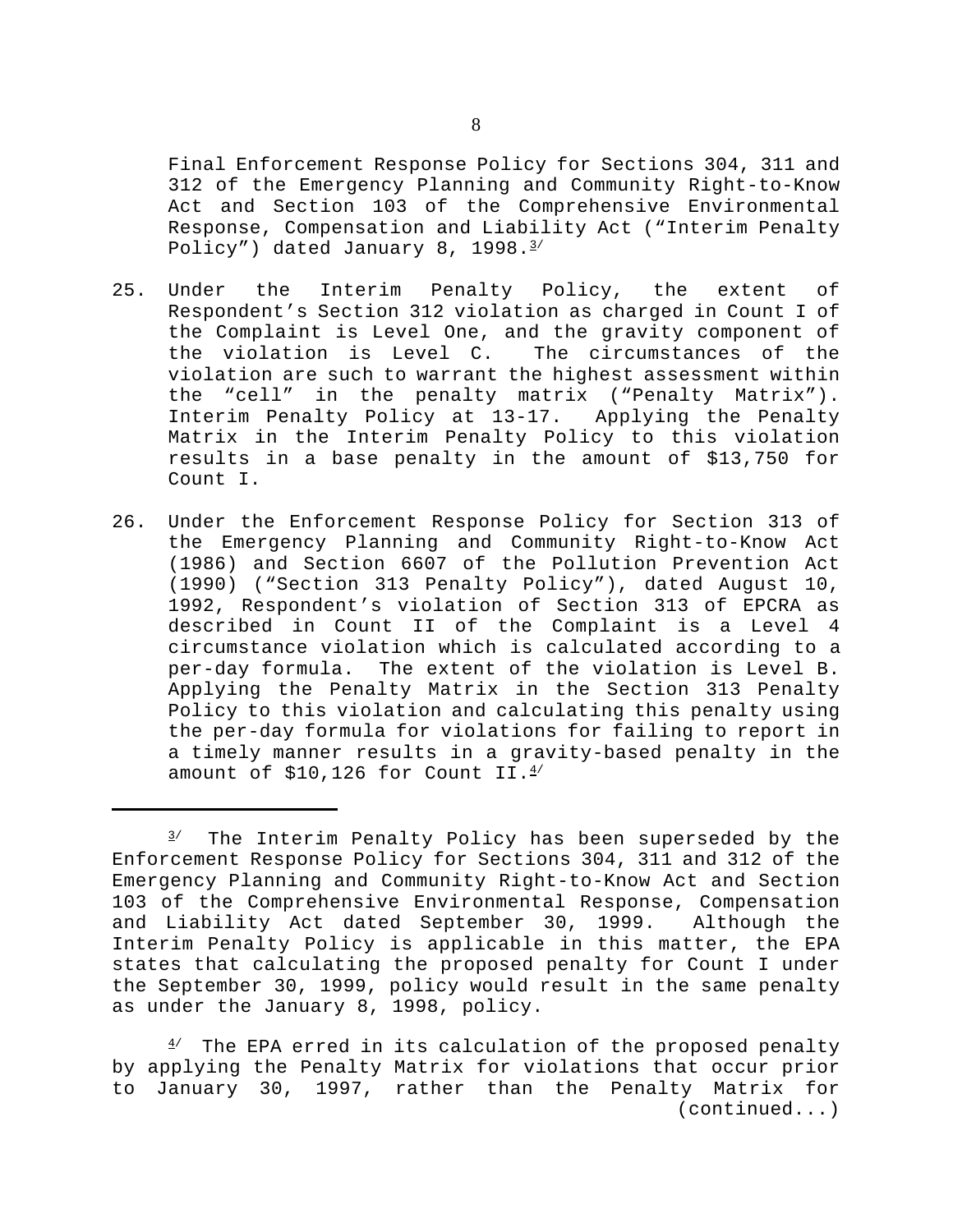- 27. Under the Section 313 Penalty Policy, Respondent's violations of Section 313 of EPCRA as described in Counts III and IV of the Complaint are Level 1 circumstance violations and Level B extent violations. Applying the Penalty Matrix in the Section 313 Penalty Policy to these violations results in a gravity- based penalty in the amount of \$18,700 for Count III and \$17,000 for Count IV.
- 28. The EPA has submitted evidence concerning Respondent's general financial status from which Respondent's ability to pay the proposed penalty can be inferred.
- 29. Respondent has not shown that it is unable to pay the proposed penalty of \$59,576.
- 30. No adjustments of the base penalty for Count I are warranted on the basis of ability to pay, prior history of violations, degree of culpability, economic benefit or savings resulting from the violation, or such other matters as justice may require. Additionally, no adjustments are warranted for size of business, attitude, Supplemental Environmental Projects ("SEPs"), or voluntary disclosure. No adjustments of the gravity-based penalties for Counts II, III, or IV are warranted on the basis of voluntary disclosure, history of prior violation(s), delisted chemicals, attitude, SEPs, ability to pay, or other matters as justice may require.

# **CONCLUSIONS OF LAW**

1. Respondent is subject to the reporting requirements set forth in Section 312 of EPCRA and in the Hazardous Chemical Reporting: Community Right-to-Know regulations, 40 C.F.R. Part 370, promulgated thereunder. Respondent is also subject to the reporting requirements set forth in Section 313 of EPCRA and in the Toxic Chemical Release Reporting:

 $\frac{4}{ }$  (...continued)

violations that occurred after that date. This error resulted in a slightly lesser proposed penalty for Count II (\$353). The EPA chose not to change the amount of the proposed penalty upon its discovery of the mistake. Tr. at 40-41.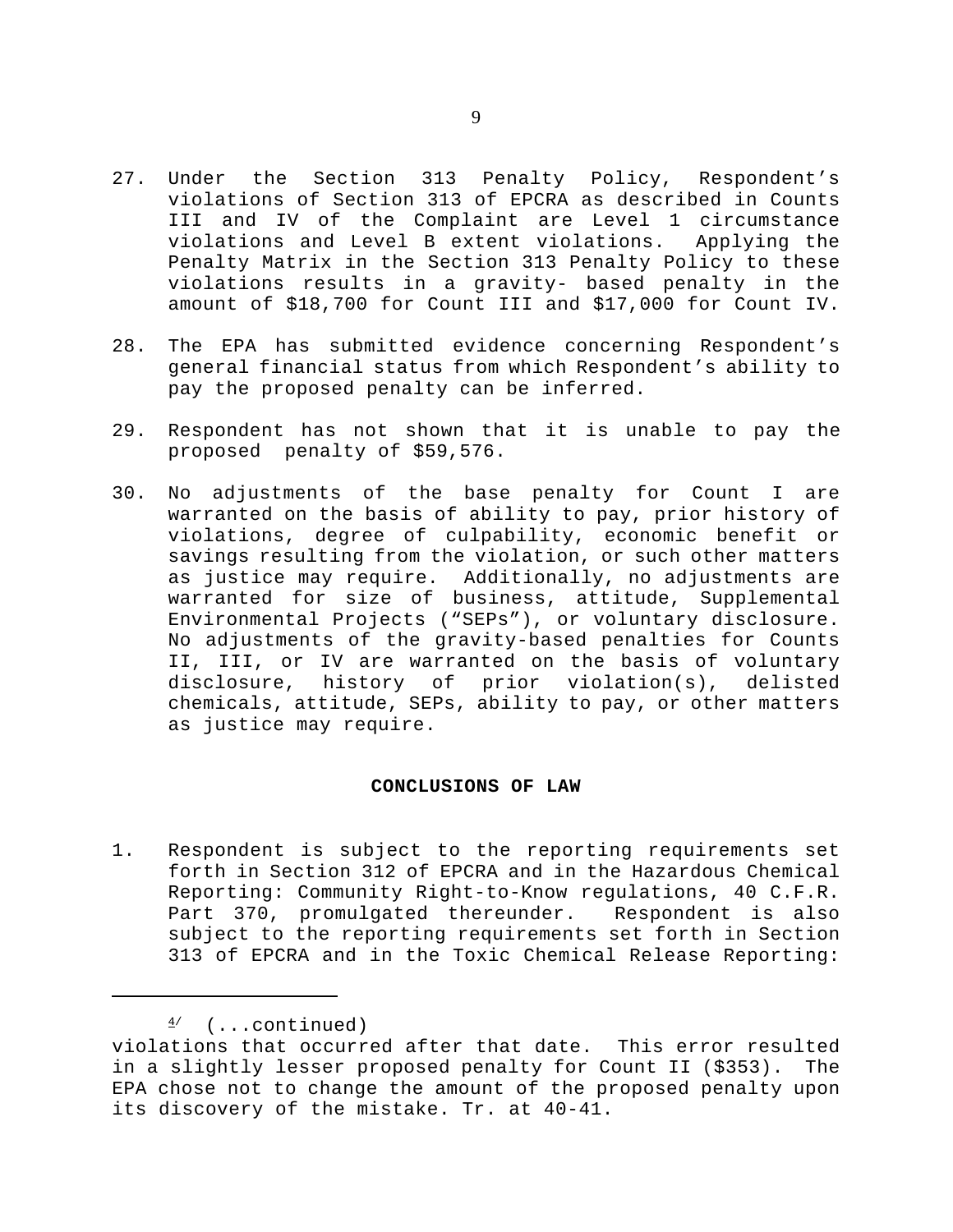Community Right-to-Know regulations, 40 C.F.R. Part 372, promulgated thereunder.

- 2. Respondent violated Section 312 of EPCRA and 40 C.F.R. Part 370, Subpart B, when it failed to submit an emergency and hazardous chemical inventory form for propane for calendar year 1997 by March 1, 1998, to the LEPC, SERC, and the fire department with jurisdiction over the Facility.
- 3. Respondent violated Section 313 of EPCRA and 40 C.F.R. Part 372 when it failed to submit an EPA Form R for xylene for calendar year 1997 by July 1, 1998, to the EPA and the State of Iowa.
- 4. Respondent violated Section 313 of EPCRA and 40 C.F.R. Part 372 when it failed to submit an EPA Form R for xylene for calendar year 1996 by July 1, 1997, to the EPA and the State of Iowa.
- 5. Respondent violated Section 313 of EPCRA and 40 C.F.R. Part 372 when it failed to submit an EPA Form R for xylene for calendar year 1995 by July 1, 1996, to the EPA and the State of Iowa.
- 6. The Interim Penalty Policy is applicable to Respondent's violation of Section 312 of EPCRA and 40 C.F.R. Part 370 as described in Count I of the Complaint.
- 7. The Section 313 Penalty Policy is applicable to Respondent's violations of Section 313 of EPCRA and 40 C.F.R. Part 372 as described in Counts II, III, and IV of the Complaint.
- 8. The proposed civil administrative penalty of \$59,576 for Respondent's violations of Sections 312 and 313 of EPCRA is authorized, and the amount of the penalty is in accordance with the statutory penalty criteria in Sections  $325(b)(1)(C)$  and 325(b)(2) of EPCRA and the applicable EPA penalty guidelines issued under EPCRA. *See* Section 325 of EPCRA; Interim Penalty Policy; Section 313 Penalty Policy; Section 22.27(b) of the Rules of Practice, 40 C.F.R. § 22.27(b).
- 9. The EPA has established that the penalty of \$59,576 is appropriate under the particular facts and circumstances of this case. *See* Section 22.24 of the Rules of Practice, 40 C.F.R. § 22.24.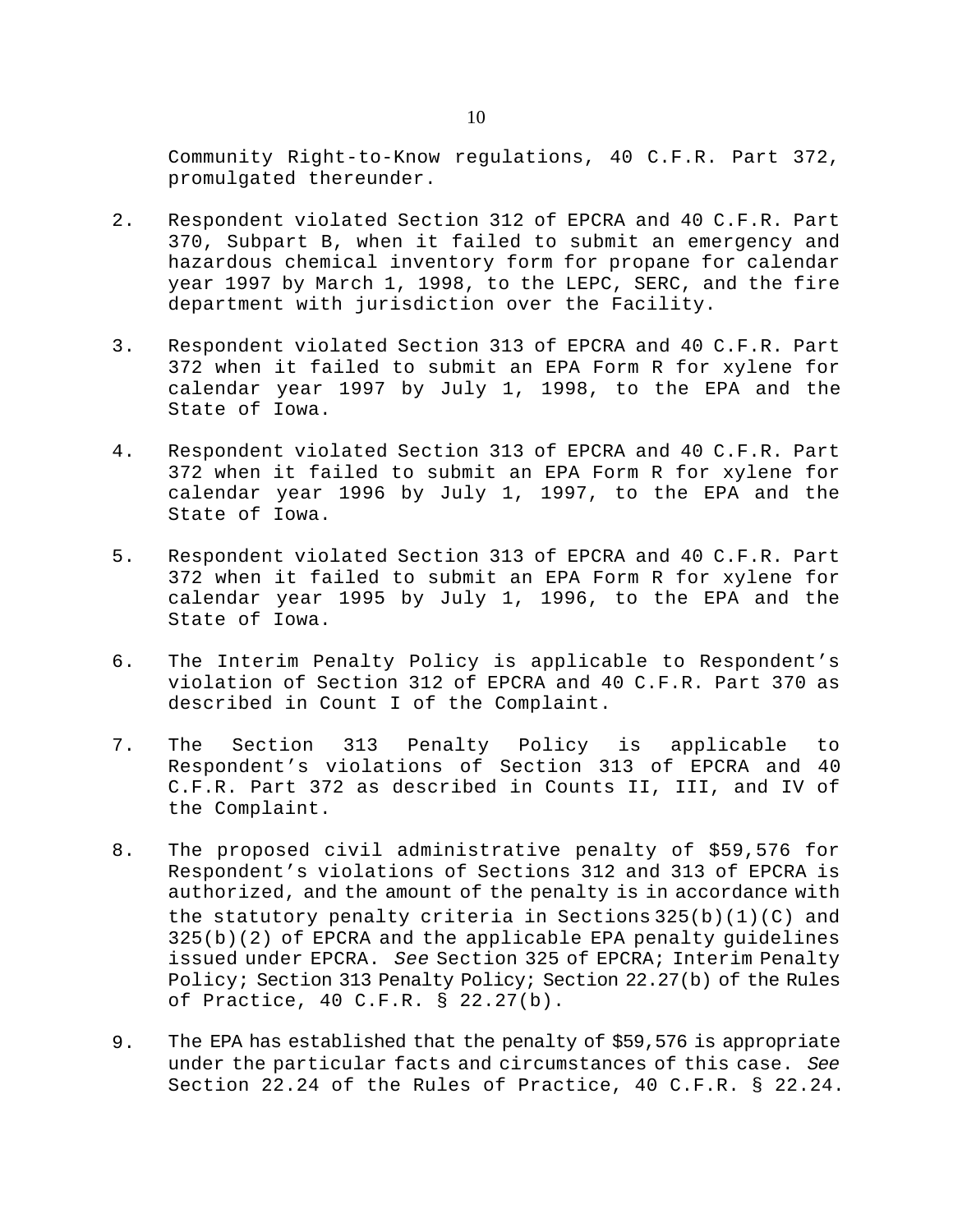### **DISCUSSION**

Respondent admitted liability on each of the four counts set forth in the Complaint in the stipulations entered into with Complainant on March 28, 2000. Respondent failed to submit an emergency and hazardous chemical inventory form for propane for calendar year 1997 and an EPA Form R for xylene for calendar years 1995, 1996, and 1997 in violation of Sections 312 and 313 of EPCRA, respectively. Respondent's admission to liability was reiterated at the penalty hearing on June 27, 2000. Tr. at 7. On the basis of the parties' stipulations, the evidence in the record, and the hearing in this matter, Respondent is found to be liable for each of the four violations of the reporting requirements of Sections 312 and 313 of EPCRA as described in the Complaint. Thus, the only remaining issue before me is the appropriate penalty to be assessed against Respondent for these four violations.

The assessment of administrative and civil penalties for violations of the reporting requirements of Sections 312 and 313 of EPCRA are governed by Section  $325(c)$  of EPCRA, which provides that any person who violates Section 312 or Section 313 "shall be liable to the United States for a civil penalty in an amount not to exceed \$25,000 for each such violation" and that "[e]ach day a violation...continues shall...constitute a separate violation."  $5/$  Section 325(c)(4) further provides that the penalty may be assessed by administrative order or a civil action in federal district court. Section 325(c)(1), however, does not specify any factors for consideration by the Administrator or court in determining an appropriate civil penalty for violations of the Section 312 or 313 reporting requirements.

In the absence of prescribed statutory factors to be considered in the assessment of penalties for reporting violations under Sections 312 and 313 of EPCRA, I note that prior EPA administrative decisions have looked to the immediately preceding enforcement sections at Sections  $325(b)(1)(C)$  and  $325(b)(2)$  for guidance. Sections  $325(b)(1)(C)$ and 325(b)(2) govern the assessment of civil penalties for Class I and Class II violations of EPCRA's emergency notification requirements, respectively.

5/ *See* footnote 2.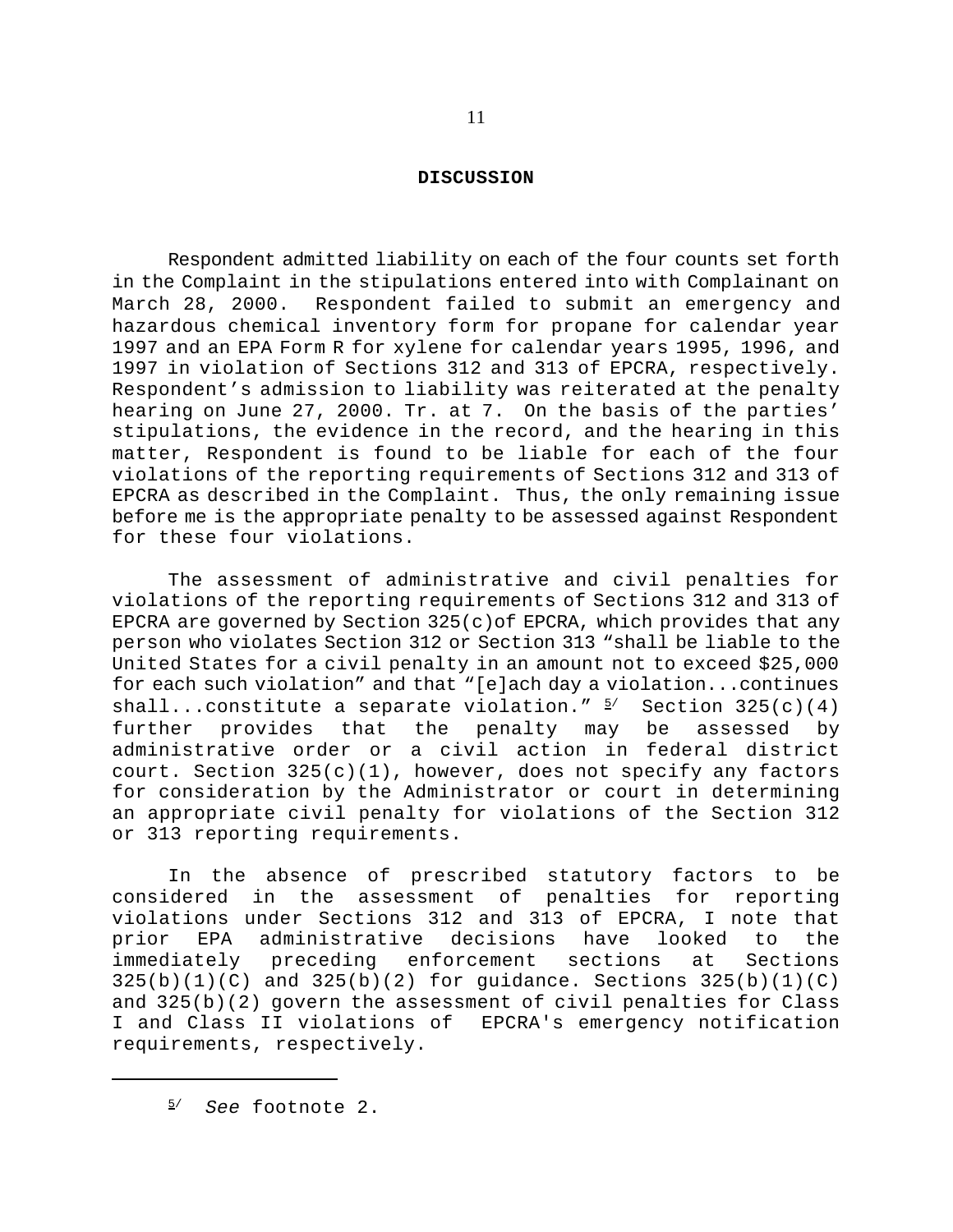In determining the amount of a penalty, Section  $325(b)(1)(C)$ requires the Administrator to consider "the nature, circumstances, extent and gravity of the violation or violations and, with respect to the violator, ability to pay, any prior history of such violations, the degree of culpability, economic benefit or savings (if any) resulting from the violation, and such other matters as justice may require." Section 325(b)(2) incorporates by reference the penalty assessment procedures and provisions of Section 16 of the Toxic Substances Control Act ("TSCA"), 15 U.S.C. § 2615. Penalty factors listed at Section 16 of TSCA are nearly identical to those in Section 325(b)(1)(C) of EPCRA, except that the factor of "effect on ability to continue to do business" is substituted for "economic benefit or savings."

Generally, Section 325(b)(2)of EPCRA, which governs Class II administrative penalties under EPCRA's emergency notification provisions, has been cited in administrative decisions for statutory guidance on the issue of penalty assessment for EPCRA reporting violations under Section 325(c)(1). *See e.g.*, *Apex Microtechnology, Inc*., EPCRA-09-92-00-07 (Initial Decision May 7, 1993) (discussing elements of Section 325(b)(1)(C) of EPCRA and Section 16 of TSCA and using Section 16 factors); *TRA Industries, Inc*., EPCRA 1093-11-05-325 (Initial Decision, Oct. 11, 1996) (using Section 16 of TSCA criteria as directed by Section 325(b)(2) of EPCRA in assessing penalty under Section 313 of EPCRA); *GEC Precision Corp*., EPCRA 7-94-T-381-E (Initial Decision, Aug. 28, 1996). Compare *Clarksburg Casket Co.*, EPCRA III-165 (Initial Decision, July 10, 1998) (using elements of Section  $325(b)(1)(C)$  of EPCRA in discussing penalty factors under Section 325(c)(1)of EPCRA). In assessing a penalty for a violation of the EPCRA reporting requirements, I find that the TSCA factor of "effect on ability to continue to do business" is more relevant to that assessment than the factor of "economic benefit or savings." Rarely would there be a demonstrable or significant "economic benefit or savings" resulting from a failure to timely file a Form R or an emergency and hazardous chemical inventory form.

Additionally, the legislative intent of EPCRA and the stated reasons for the implementing regulations provide helpful insight into interpreting the statutory provisions concerning the assessment of penalties for violations of Sections 312 and 313 of EPCRA in the absence of express statutory language concerning such penalties. The purpose of EPCRA is "to provide the public with important information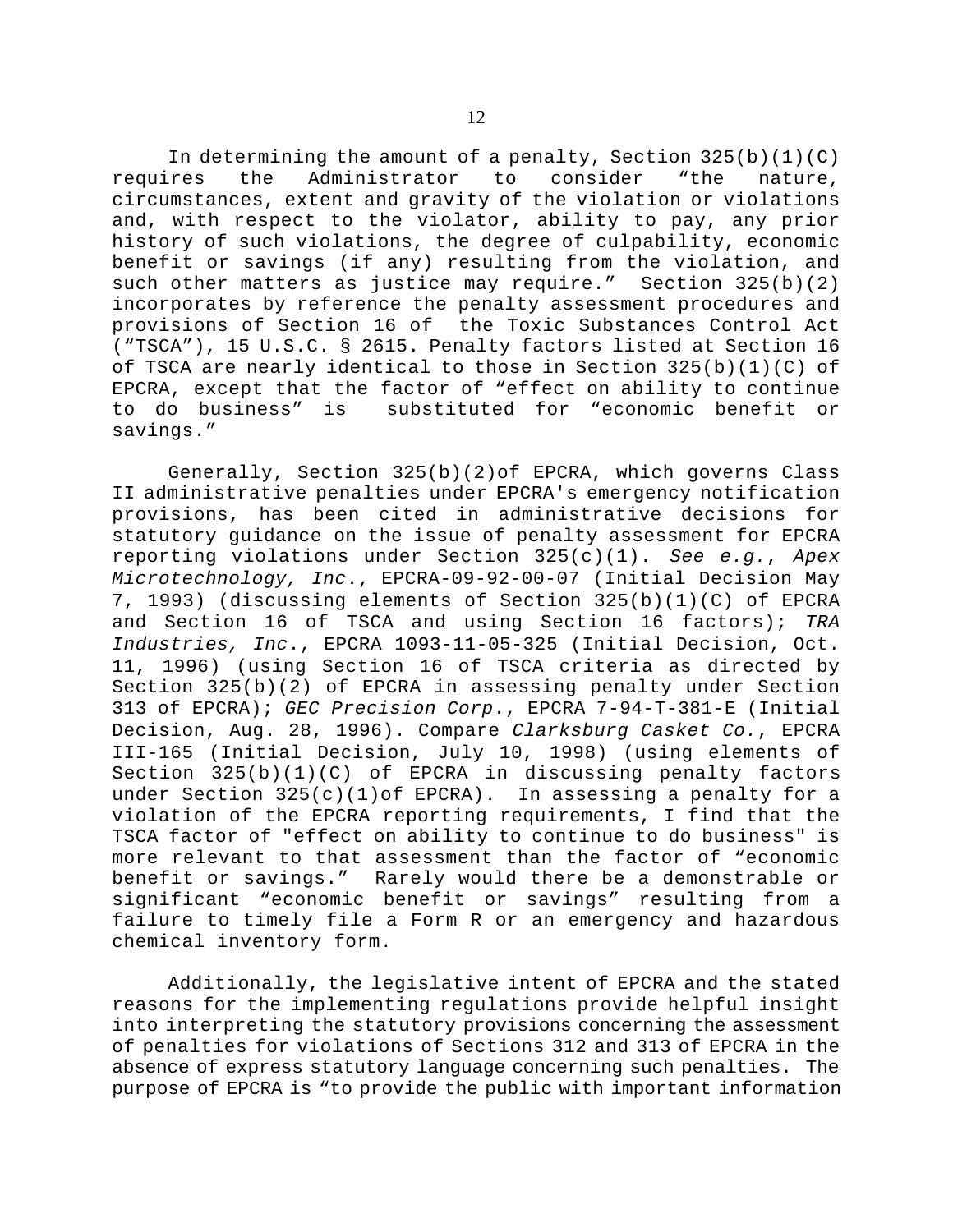on the hazardous chemicals in their communities and to establish emergency planning and notification requirements which would protect the public in the event of a release of hazardous chemicals." H.R. Conf. Rep. No. 99-962, 99th Cong., 2d Sess. 281, reprinted in U.S.C.A.A.N. 3374. This stated purpose for the enactment of EPCRA is echoed in the implementing regulations set forth at 40 C.F.R. Part 370 and at 40 C.F.R. Part 372. Section 370.1 with regard to the purpose of the Part 370 regulations states that "[t]hese regulations establish reporting requirements which provide the public with important information on the hazardous chemicals in their communities for the purpose of enhancing community awareness of chemical hazards and facilitating development of State and local emergency response plans." 40 C.F.R. § 370.1. Section 372.1 describes the purpose of the Part 372 regulation as "to inform the general public and the communities surrounding covered facilities about releases of toxic chemicals, to assist research, to aid in the development of regulations, guidelines, and standards . . . ." 40 C.F.R. § 372.1.

To ensure compliance with EPCRA's goals, Sections 312 and 313 of EPCRA impose requirements on owners and operators of facilities with hazardous chemicals at specified threshold levels to notify local and state committees, as well as the fire department, to enable these groups to prepare for and, if necessary, to respond to emergencies. These notification requirements serve an important public safety and health purpose in addition to meeting the public's right and need to know the reported information and the emergency response plans. $6/$ 

In assessing the proposed penalty in the instant matter, the EPA relies extensively upon its penalty policies issued under EPCRA which incorporate the above-cited statutory penalty factors into the penalty guidelines. Specifically, the EPA has calculated its proposed penalty by following the guidelines set forth in the Enforcement Response Policy for Section 313 of the Emergency Planning and Community Right-to-Know Act (1986) and Section 6607 of the Pollution Prevention Act (1990) ("Section 313 Penalty Policy"), dated August 10, 1992, and in the Interim Final Enforcement Response Policy for Sections 304, 311 and 312 of the Emergency Planning and Community Right-to-Know Act and Section 103 of the Comprehensive Environmental

 $6/$  The public has the right to know the toxic chemical release information reported by the facilities, as well as the contents of the emergency response plans. *See Huls America, Inc. v. Browner*, 83 F.3d 445, 446-447 (D.C. Cir. 1996); see also *Atlantic States Legal Foundation, Inc. v. United Musical Instruments*, *U.S.A., Inc*., 61 F.3d 473, 474 (6th Cir. 1995).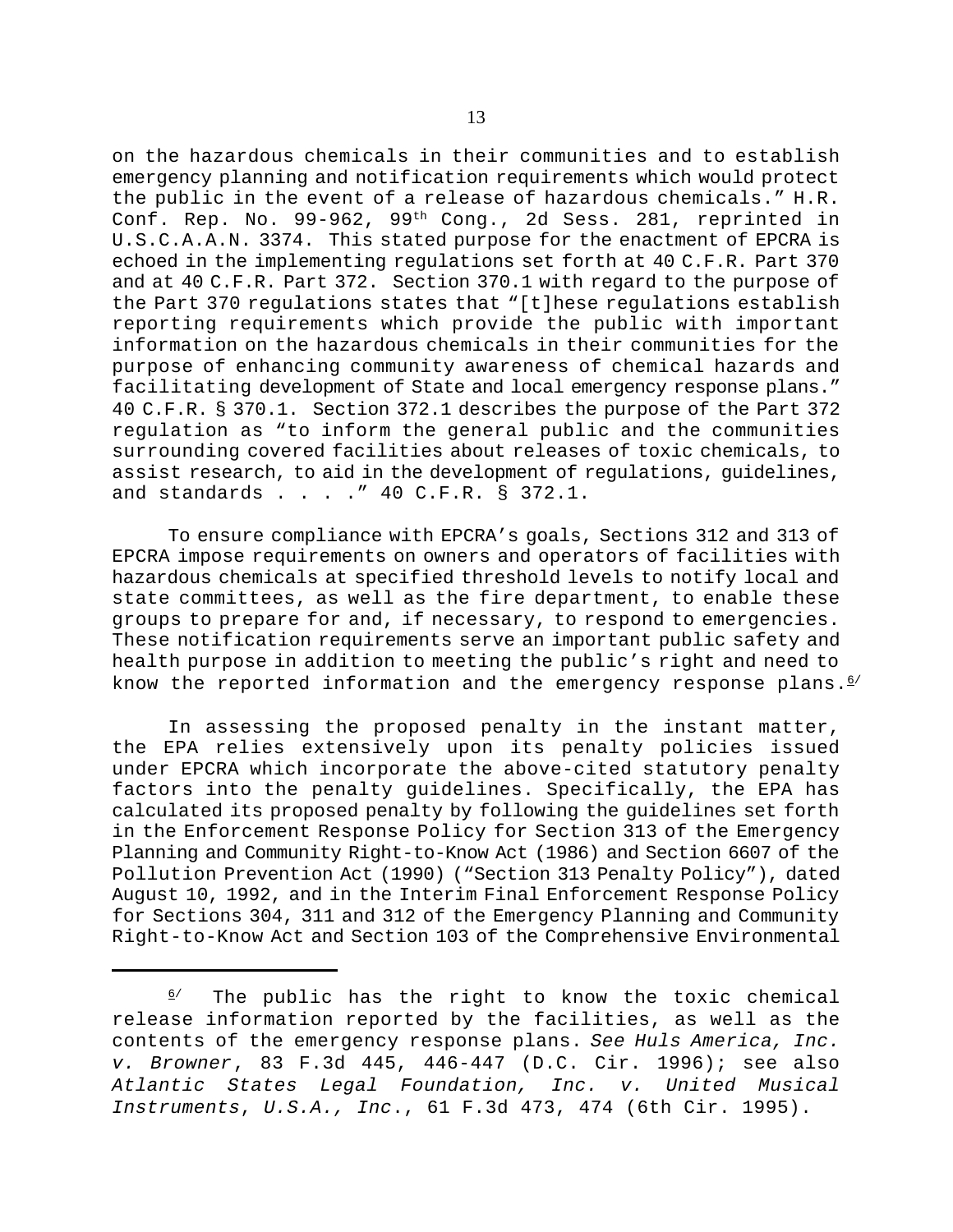Response, Compensation and Liability Act ("Interim Penalty Policy") dated January 8, 1998.

The Interim Penalty Policy is applicable to Respondent's violation of Section 312 of EPCRA and 40 C.F.R. Part 370 contained in Count I of the Complaint. The Interim Penalty Policy was issued by the EPA's Office of Regulatory Enforcement, Office of Enforcement and Compliance Assurance for the purpose of ensuring that the "enforcement actions for violations of CERCLA [Comprehensive Environmental Response, Compensation, and Liability Act] § 103(a) and EPCRA §§ 304, 311 and 312 are legally justifiable, uniform and consistent; that the enforcement response is appropriate for the violations committed; and that persons will be deterred from committing such violations in the future." Interim Penalty Policy at 3. The EPA considers the penalty factors in Section 325(b)(2) of EPCRA through its application of the Interim Penalty Policy.

The Section 313 Penalty Policy is applicable to Respondent's three reporting violations of Section 313 of EPCRA and 40 C.F.R. Part 372 set forth in Counts II, III, and IV of the Complaint. The Section 313 Penalty Policy was promulgated by the EPA's Office of Compliance Monitoring of the Office of Prevention, Pesticides and Toxic Substances in order to ensure that the EPA's enforcement actions for violations of Section 313 of EPCRA are arrived at in a fair, uniform, and consistent manner; that the enforcement response is appropriate for the violation committed; and that persons will be deterred from committing Section 313 violations. Section 313 Penalty Policy at 1. The EPA considers many of the penalty factors in Section 325(b)(2) of EPCRA through its application of the Section 313 Penalty Policy.

At this juncture, it is emphasized that under the Administrative Procedure Act, 5 U.S.C. §§ 551-559, which governs these proceedings, a penalty policy, such as the Section 313 Penalty Policy or the Interim Penalty Policy, is not unquestioningly applied as if the policy were a rule with "binding effect." See *In re Employers Insurance of Wausau and Group Eight Technology, Inc*., TSCA Appeal No. 95-6, 6 E.A.D. 735, 755-762 (EAB, Feb. 11, 1997); *see also In re Steeltech, Limited*, EPCRA Appeal No. 98-6, at 10-16 (EAB, Aug. 26, 1999), *affirmed, Steeltech Limited v. United States Environmental Protection Agency*, 105 F.Supp.2d 760 (W.D. Mich. 2000). However, pursuant to Section 22.27(b) of the Rules of Practice, 40 C.F.R. § 22.27(b), which also governs these proceedings, the Administrative Law Judge is required to consider civil penalty guidelines issued under the Act and to state specific reasons for deviating from the amount of the penalty recommended to be assessed in the Complaint. The Administrative Law Judge "has the discretion either to adopt the rationale of an applicable penalty policy where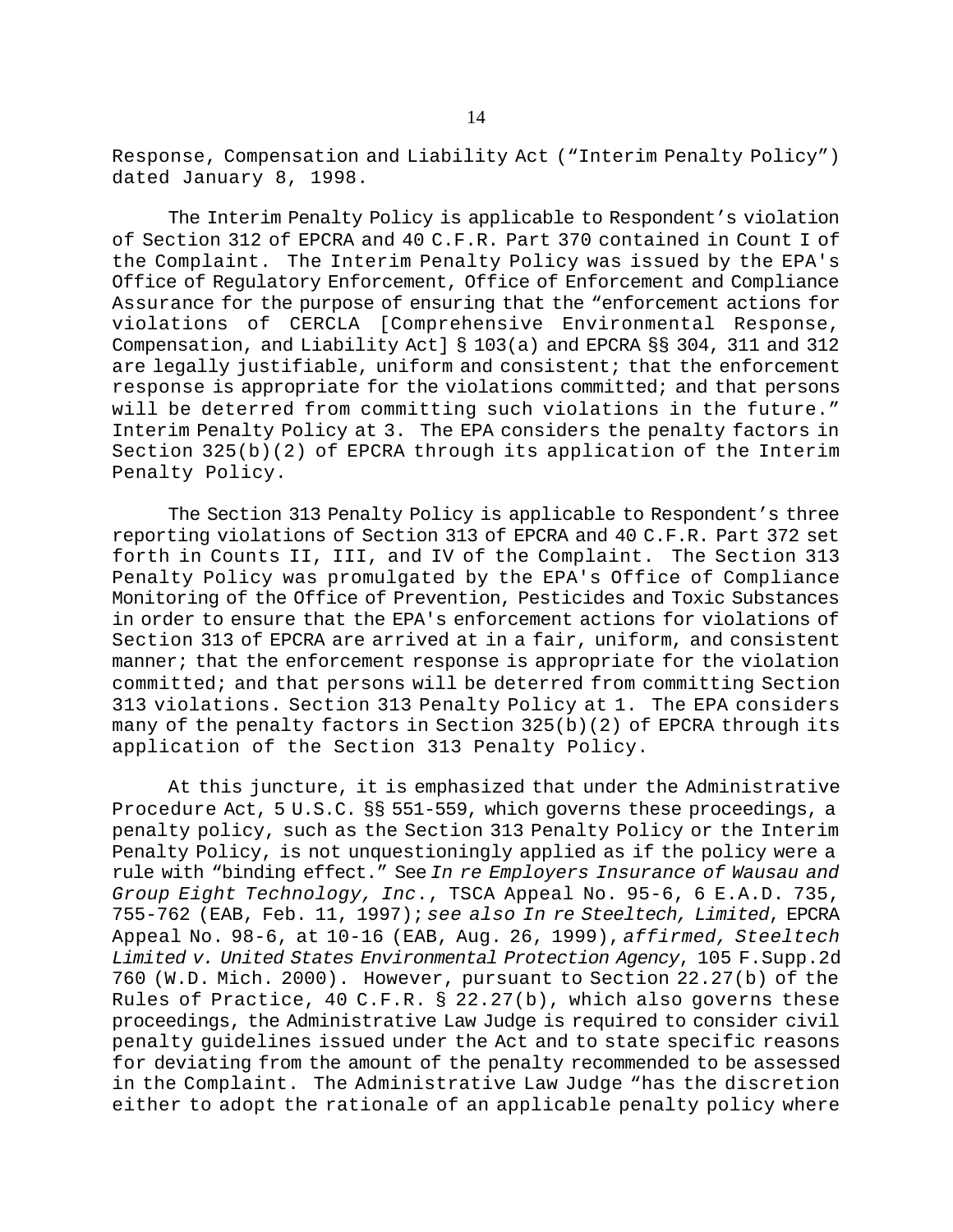appropriate or to deviate from it where the circumstances warrant." *In re DIC Americas, Inc*., TSCA Appeal No. 94-2, 6 E.A.D. 184, 189 (EAB, Sept. 27, 1995).

# **Proposed Penalty**

#### **Count I-Base Penalty**

In the instant matter, Ms. Rita Ricks, an environmental protection specialist in the Chemical Risk Information Branch of Region 7 of the EPA, calculated Complainant's proposed penalty and prepared a memorandum, dated December 8, 1999, that describes how the final proposed penalty amount was determined. Ms. Ricks testified at the June 27, 2000, hearing regarding the penalty calculation. During her testimony, she described the basis for the proposed penalty amount.

Complainant has proposed that Respondent be assessed a total civil administrative penalty in the amount of \$59,576 for its four EPCRA violations. Specifically, Complainant proposes that a penalty in the amount of \$13,750 be imposed for Respondent's violation of Section 312 of EPCRA described in Count I of the Complaint. As to Respondent's three violations of Section 313 of EPCRA, Complainant proposes that Respondent be assessed penalties in the amounts of \$10,126 for the violation described in Count II, \$18,700 for the violation described in Count III, and \$17,000 for the violation described in Count IV. Complainant maintains that the facts of the instant case do not indicate that a reduction in the proposed penalty is warranted on any basis.

The Interim Penalty Policy will be considered with regard to Respondent's violation of Section 312 of EPCRA described in Count I of the Complaint. The assessment of civil administrative penalties is governed by Section IV of the Penalty Policy. Interim Penalty Policy at 9. The penalty assessment is accomplished in two stages under the Interim Penalty Policy.

First, the preliminary deterrence ("base") penalty is calculated using the statutory factors that apply to the violation. Such factors include the nature, circumstances, extent, and gravity of the violation. *Id.* at 9-10. These factors are incorporated into the Penalty Matrix, which sets forth the appropriate penalty amounts. *Id.* at 10. Each statutory section has its own Penalty Matrix which sets forth the penalty ranges for the varying levels of extent and gravity. *Id.* at 19-20. The extent and the gravity of the violation(s) are the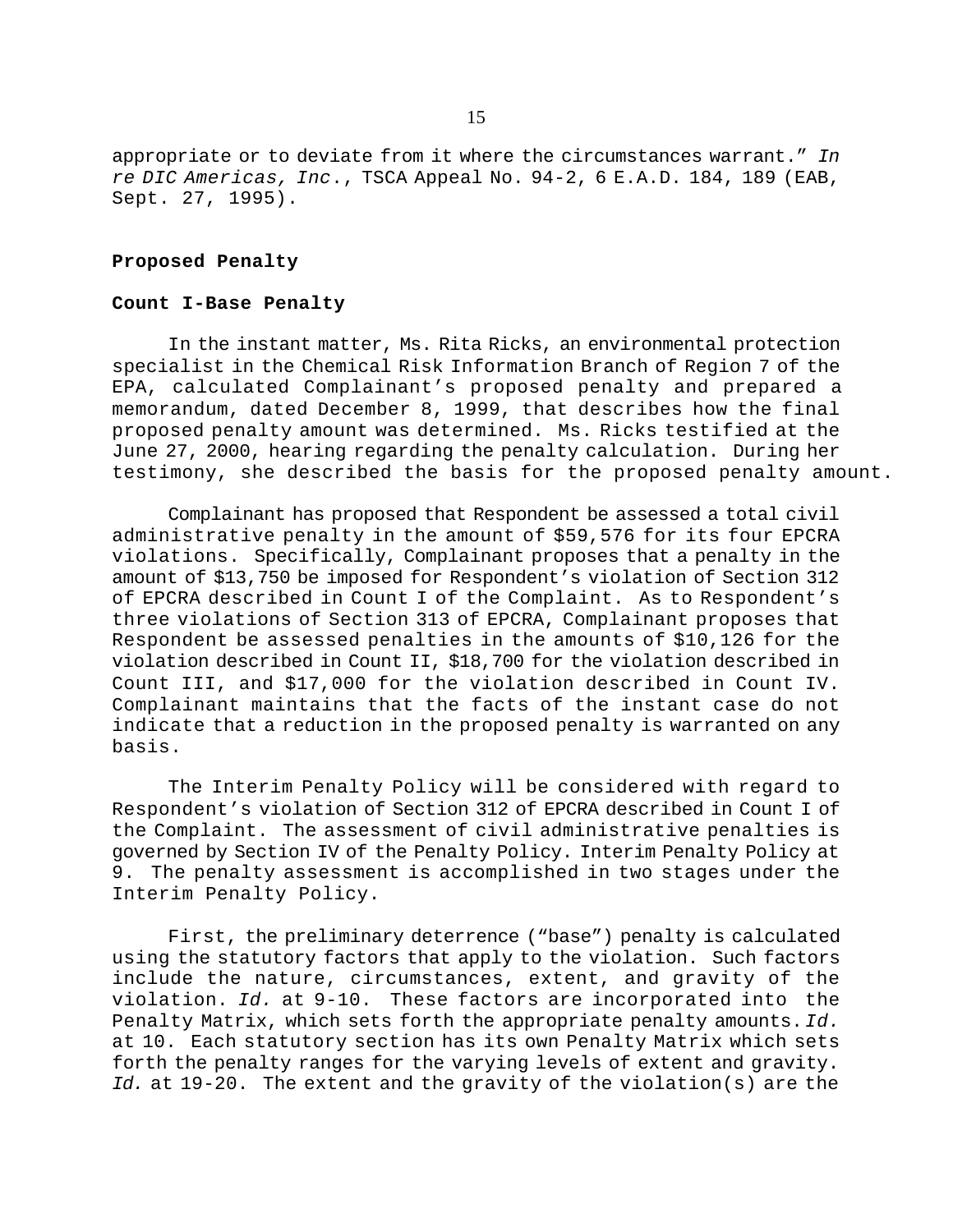two primary factors which are used in determining the appropriate penalty amount. *Id.* at 10.

Second, after the base penalty is calculated, the factors that relate to the violator are considered. Such consideration is accomplished by the upward or downward adjustments to the base penalty. Factors that are applicable to the violator include the violator's ability to pay or ability to continue in business, prior history of violations, degree of culpability, and economic benefit or savings resulting from the violation, and other matters as justice may require. *Id*. at 9. Additional consideration is given to the factors of: size of business, attitude, SEPs, and voluntary disclosure. *Id*. at 22.

Beginning with the determination of the base penalty, the first factor to be considered is the "nature of the violation." There are two general categories of violations under this factor: emergency response violations and emergency preparedness/right-to-know violations. *Id.* at 10-11. Emergency response violations consist of violations of Section 103(a) of CERCLA and violations of Sections 304(a), (b) and (c) of EPCRA. *Id*. at 10. Violations of Sections 311(a) and (c) and Section 312 of EPCRA are categorized as emergency preparedness/right-to-know violations. *Id.* at 11.

The determination of the base penalty then proceeds to an assessment of the "extent" factor. The category to which a violation is assigned under the "nature" factor determines what the "extent" factor measures. Each kind of violation corresponds to a specific extent level. Extent in the context of emergency response violations measures a violation's deviation from the statutory requirements in terms of the timeliness of the notifications of the reportable release and the submission of required reports. Extent in the context of emergency preparedness/right-to-know violations "reflects the potential deleterious effect the noncompliance has on: the federal, state, or local government's ability to properly plan for chemical releases, and the public's ability to access the information." *Id.* at 13. The extent levels for both categories of violations range from Level 1 to Level 3.

After the "extent" factor is determined, the penalty calculation process moves on to consideration of the gravity of the violation. Under the Interim Penalty Policy, this factor is dependent on the amount of the chemical involved in the violation. The underlying assumptions in the Interim Penalty Policy with regard to the gravity of a violation are that "the greater the quantity of chemical released, the more likely that a violation of the reporting requirements will undermine the emergency planning, emergency response, and right-to-know intentions of CERCLA § 103 and EPCRA; [and] the greater the amount of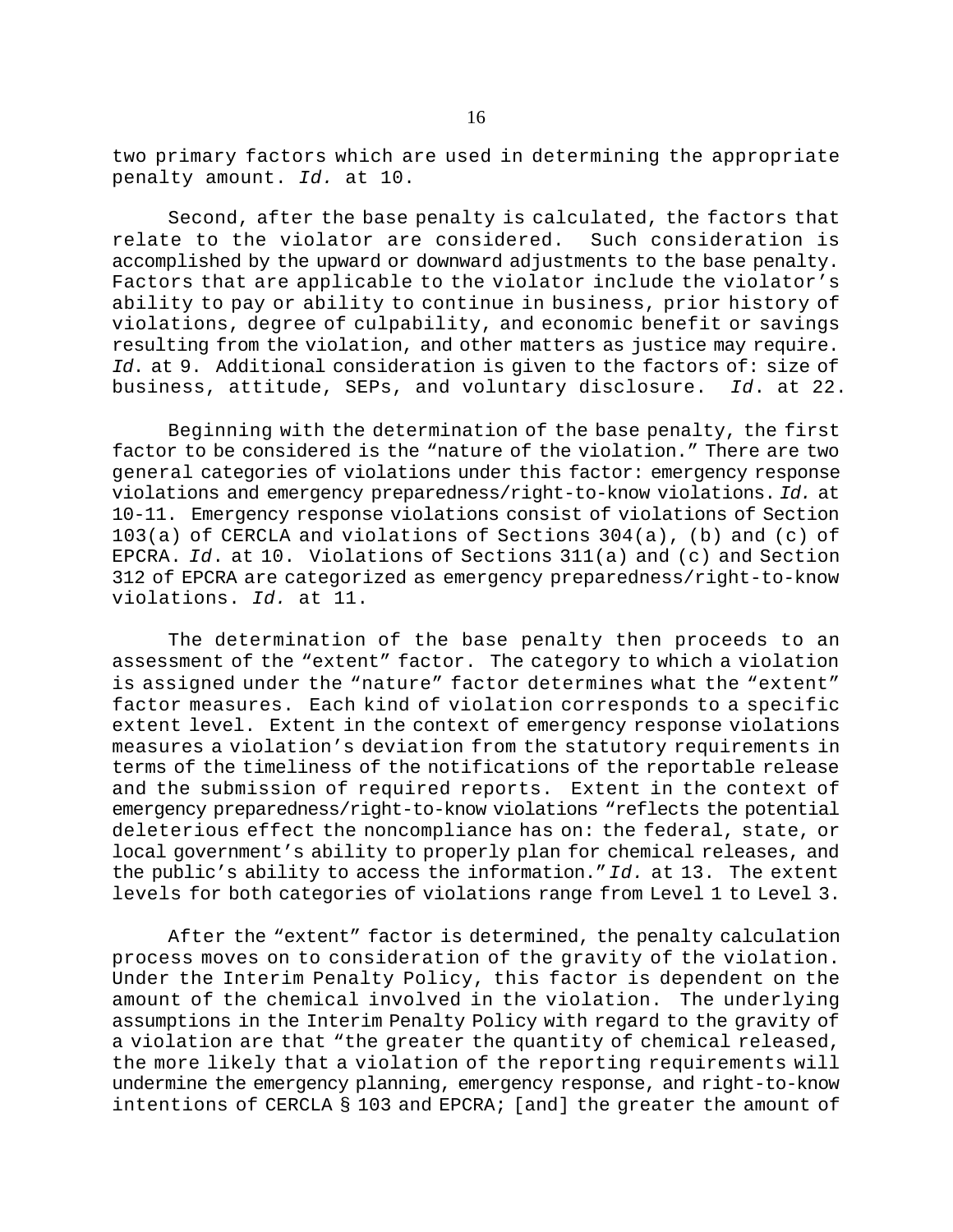chemical stored on site, the greater the need for fire departments and emergency planners to know of its existence and location prior to any explosion or unpermitted release." *Id.* at 15.

Gravity levels for emergency response violations are based on the amount of hazardous substance or extremely hazardous substance ("EHS") released. *Id.* at 15. The gravity levels for emergency preparedness/right-to-know violations are determined by "the number and/or amount of the chemical(s) in excess of the reporting threshold present at the facility." *Id.* at 16. Gravity levels for both categories of violations range from Level A to Level C. The gravity level is determined by the timeliness of notification or submission of the required report.

When the gravity level is determined, the range of the penalty amount can be determined from the applicable Penalty Matrix, a table of dollar amounts which correspond to combinations of extent and gravity levels. *Id.* at 18-21. The calculation of the penalty then proceeds to an assessment of the circumstances of the violation. The term "circumstances" "refers to the actual or potential consequences of the violation." *Id.* at 17. The circumstances of a violation are used to determine the specific amount of the penalty within the range set forth in the applicable Penalty Matrix. *Id.*

In the instant matter, Complainant proposes that Respondent be assessed \$13,750 for its failure to submit an emergency and hazardous chemical inventory form for propane for calendar year 1997 to the LEPC, the SERC, and the local fire department as required by Section 312(a) of EPCRA and 40 C.F.R. Part 370, Subpart B. Complainant properly categorizes Respondent's violation of Section 312 as an "emergency preparedness/right-to-know" violation under the Interim Penalty Policy. Tr. at 26.

Turning now to the calculation of the base penalty for Count I, I find that Complainant properly characterizes this violation as Level 1 in extent under the Interim Penalty Policy because Respondent failed to submit the chemical inventory form for propane within thirty (30) days of the reporting deadline. *Id.* Complainant also correctly categorizes the gravity of this violation as Level C because the amount of propane not reported was greater than one but less than five times the reporting threshold. Applying the Penalty Matrix to the violation, which is based on the extent and gravity levels, the appropriate penalty for this violation ranges from \$6,876 to \$13,750. Interim Penalty Policy at 20. With regard to the circumstances of the violation, Complainant considered the potential harm to the health of emergency responders and to the environment, as well as the effect of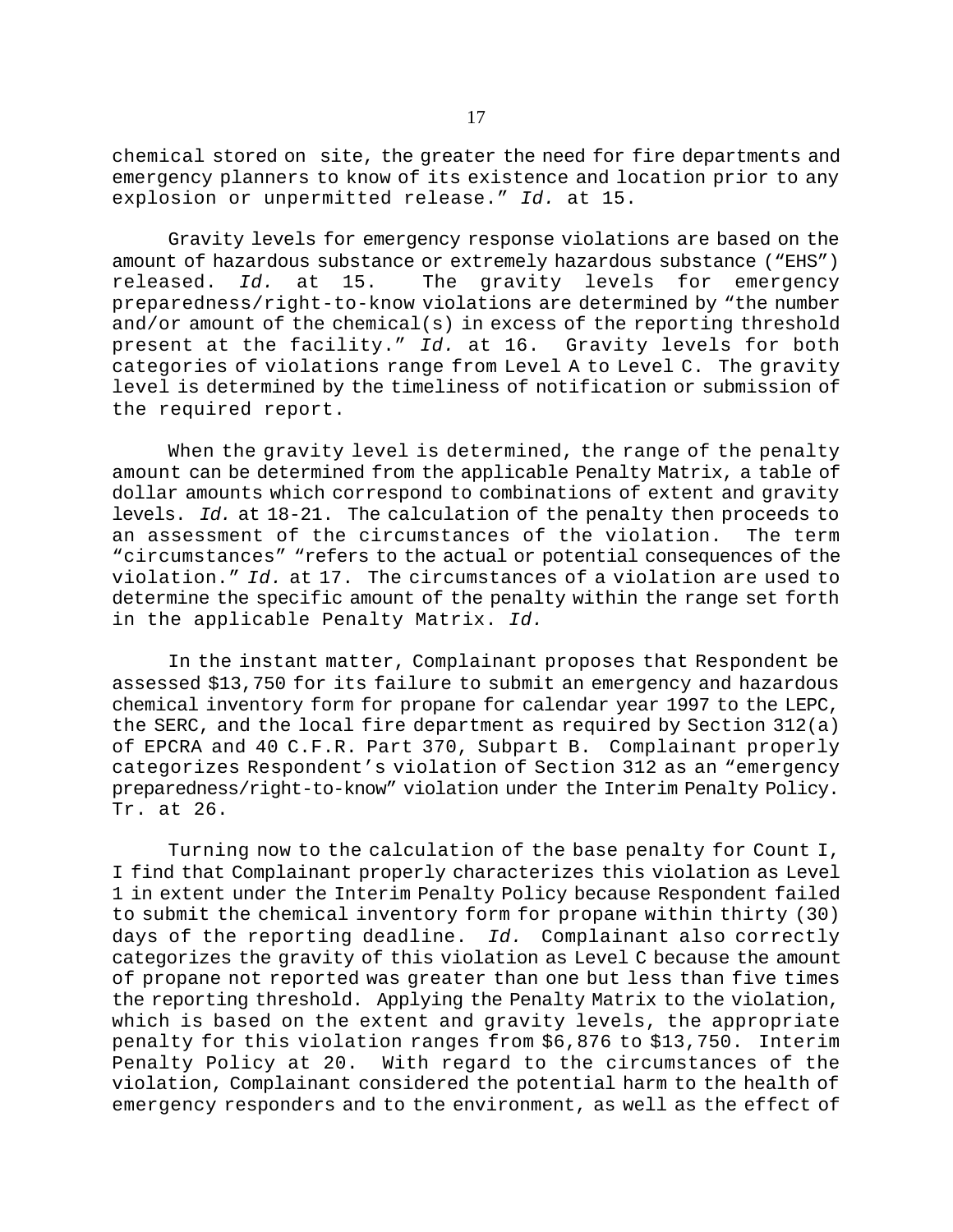Respondent's failure to file the form with the local community. Tr*.* at 28. Complainant properly concluded, on the basis of its consideration of the circumstances of this violation, that Respondent should be assessed the highest penalty amount within the range of the cell, resulting in a proposed penalty of \$13,750.

# **Adjustments to Base Penalty for Count I**

In the EPA's determination of the proposed penalty for Count I, the EPA found that no adjustments to the penalty are warranted under the Interim Penalty Policy. I note that this penalty policy incorporates most of the penalty factors relating to the violator found in Sections  $325(b)(1)(C)$  and  $325(b)(2)$  of EPCRA. Such factors include the violator's ability to pay, prior history of such violations, degree of culpability, and economic benefit or savings resulting from the violation, and other factors as justice may require.

Specifically, in making the determination that no adjustments to the base penalty were warranted, the EPA made the following considerations. The Interim Penalty Policy provides that the penalty amount in the Penalty Matrix applies to first time violators. Interim Penalty Policy at 23. As Respondent had no history of prior violations, no upward adjustment to the penalty was made. Although EPCRA is a strict liability statute, some adjustment may be made for a violator's culpability under the Interim Penalty Policy. *Id.* at 25. Here, no adjustment was made because there was no information that Respondent's violation was willful, or that Respondent lacked sufficient knowledge of the potential hazard created by its conduct, or that it lacked control over the situation to prevent occurrence of the violation. No adjustment was made for the factor of economic benefit or savings resulting from the violation as the base penalty from the Penalty Matrix is considered to have adequately captured the economic benefit. With regard to consideration of other factors as justice may require, the EPA admitted that this factor was not considered at the time the Complaint was prepared. Tr. at 32. However, no information became available to show that an adjustment was warranted based on this factor. *Id.*

 In addition, the EPA considered the following factors in determining the penalty for Count I pursuant to the Interim Penalty Policy: the size of Respondent's business; Respondent's attitude; SEPs; and voluntary disclosure. Under the Interim Penalty Policy, a base penalty can be reduced for first time violators whose business employs 100 or fewer people and whose annual total corporate entity sales are less than 20 million dollars. Reductions can be made based on a respondent's cooperation throughout the compliance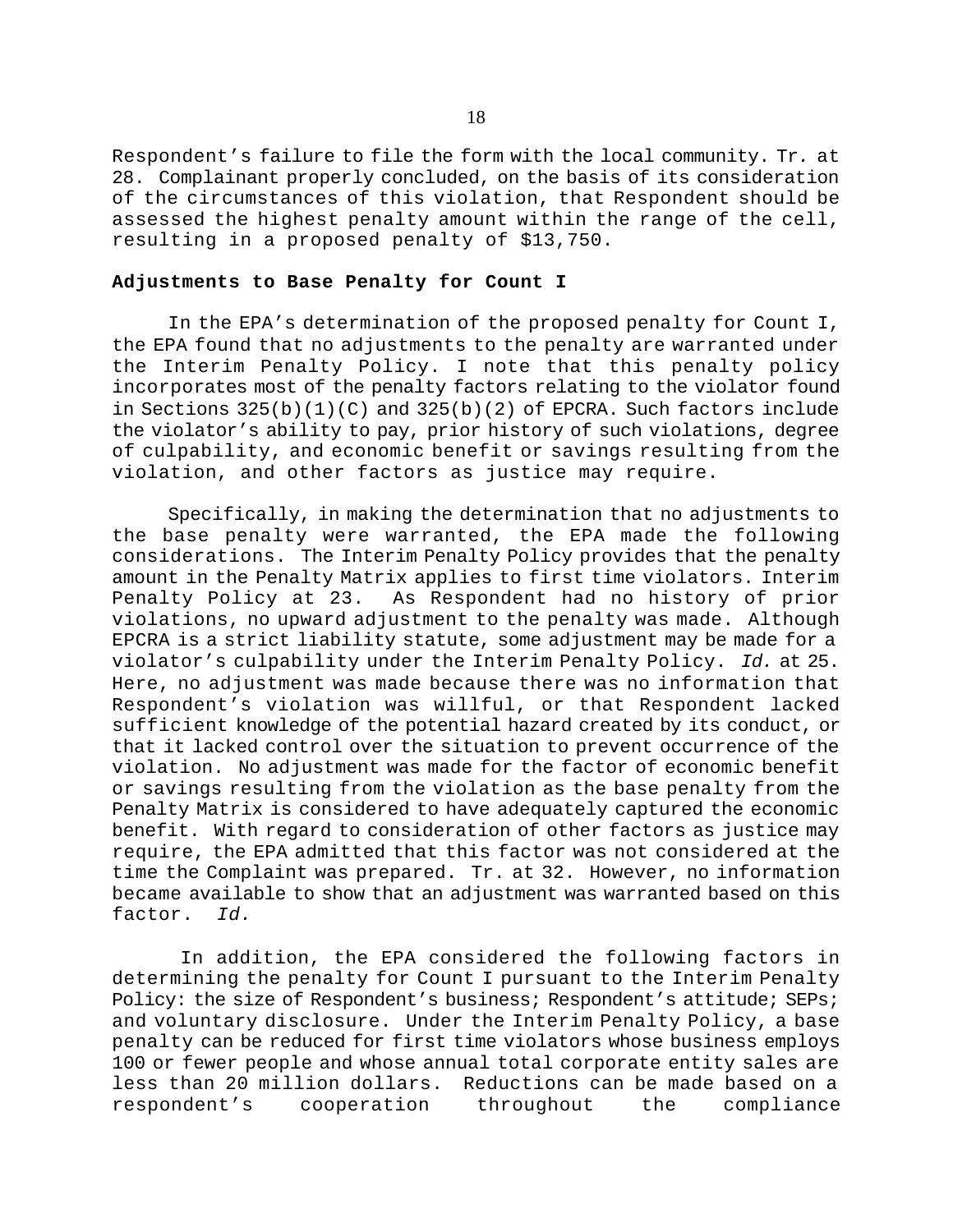evaluation/enforcement process or pursuant to a settlement between the parties. Under the Interim Penalty Policy, reductions to the base penalty also can be made when the violator agrees to perform a SEP as part of a settlement or when the facility self-discloses violations under the EPA's Self-Policing Policy. Incentives for Self-Policing: Discovery, Disclosure, Correction and Prevention of Violations Final Policy Statement, 60 Fed. Reg. 66,706 (December 22, 1995). No adjustments were made based on any of these factors as none of these factors was shown to apply to Respondent in the instant matter based on the information available to the EPA. Tr. at 32-33.

The question of whether an adjustment to the base penalty for Count I is warranted on consideration of the factor of Respondent's ability to pay will be addressed later as part of the discussion concerning this same adjustment to the gravity-based penalties for Counts II, III, and IV. The factor of ability to pay, which is common to all four counts, will be discussed after the determination of the gravity-based penalties for the remaining three counts.

# **Gravity-based Penalties for Counts II, III, and IV.**

Thus, I now turn to the determination of the base penalties for Respondent's three violations of Section 313 of EPCRA. As outlined above, the Section 313 Penalty Policy provides guidance for the determination of penalties for violations of the requirements of Section 313 of EPCRA and will be applied to each of Respondent's three violations of the reporting requirements delineated in Section 313 of EPCRA and 40 C.F.R. Part 372. The Section 313 Penalty Policy establishes a two-step determination process for the assessment of a penalty: 1) determination of a gravity-based penalty and, 2) adjustments to the gravity-based penalty. Section 313 Penalty Policy at 7.

The gravity-based penalty is determined on the basis of the "circumstances" of the violation and the "extent" of the violation. *Id.* at 8. The circumstances of a particular violation take into account the "seriousness of the violation as it relates to the accuracy and availability of the information to the community, to states, and to the federal government." *Id*. The "extent" of a violation is determined by "the quantity of each EPCRA § 313 chemical manufactured, processed, or otherwise used by the facility; the size of the facility based on a combination of the number of employees at the violating facility; and the gross sales of the violating facility's total corporate entity." *Id*. The final amount of the gravity-based penalty is obtained from a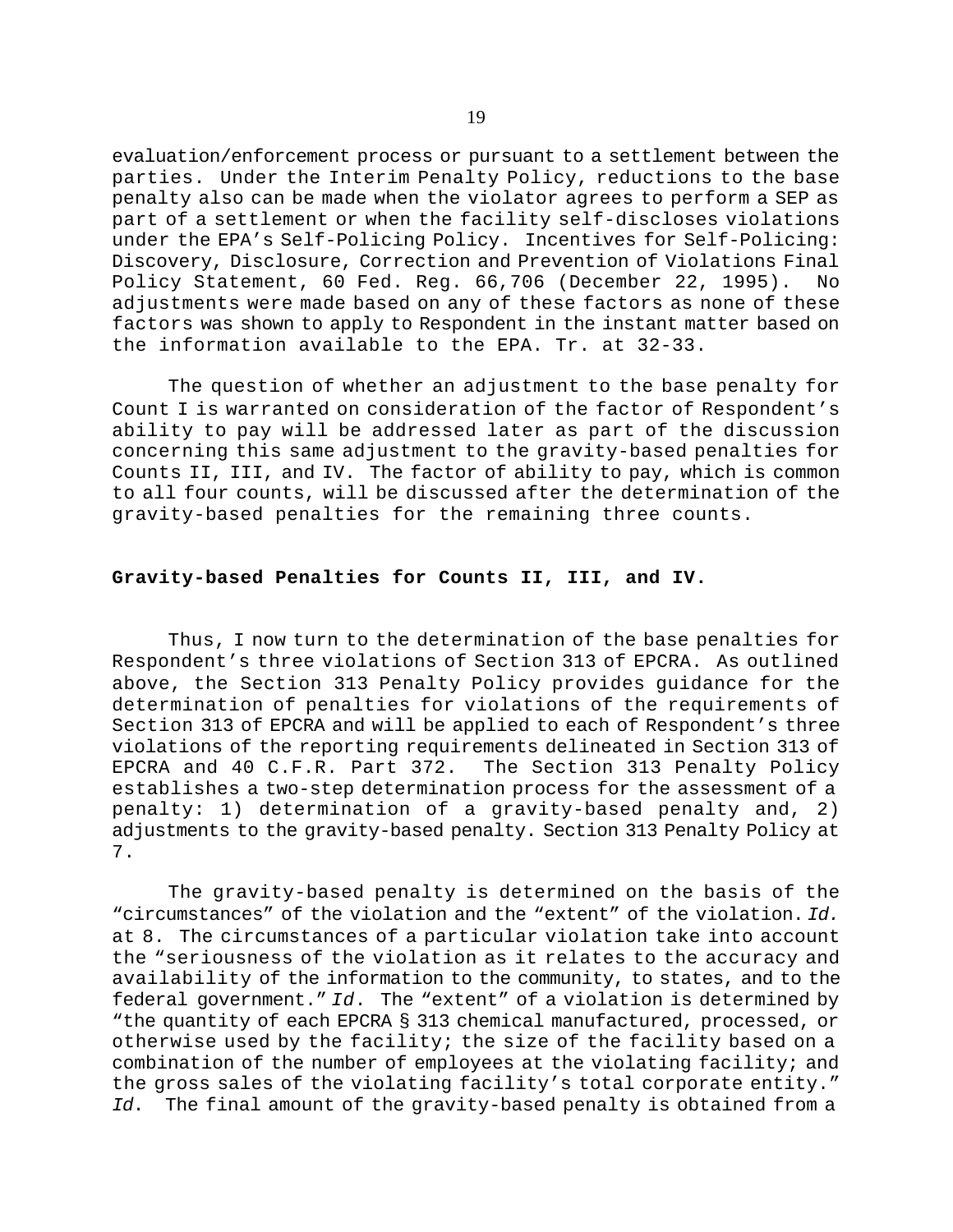Penalty Matrix contained in the Section 313 Penalty Policy which establishes the penalty amounts for the varying levels of extent and circumstance. *Id*.

After the gravity-based penalty is determined, upward or downward adjustments to the penalty are made upon consideration of the following factors: voluntary disclosure, history of prior violations, delisted chemicals, attitude, other factors as justice may require, SEPs, and ability to pay. *Id*.

Respondent committed three reporting violations of Section 313 of EPCRA and its implementing regulations set forth at 40 C.F.R. Part 372 by failing to submit Form Rs to the EPA and to the State of Iowa as required by Section 313. As pointed out by the EPA, this reporting failure resulted in Respondent's toxic chemical emissions, if any, not being included in the Toxics Release Inventory database, "which prevented the public, industry, and state and local governments from having a basic tool for understanding and providing for the management and control of toxic chemicals in their community." Memorandum from Rita Ricks, Environmental Protection Specialist, EPA, to Julie Van Horn, Office of Regional Counsel, Dec. 8, 1999, at 4 ("Complainant's Exb. 2").

Sections  $325(c)(1)$  and (3) of EPCRA authorize the assessment of a penalty of not more than \$25,000 for each Section 313 violation each day the violation continues. $1/2$  The Section 313 Penalty Policy, consistent with Sections  $325(c)(1)$  and (3) of EPCRA, directs that a separate penalty should be calculated for each reporting violation on a per-chemical and per-year basis. *Id*. at 11, 13. The Section 313 Penalty Policy, however, provides that "[a]ll violations are 'one day' violations unless otherwise noted." *Id*. at 11. Generally, penalty assessments are made on a "per day" basis only in two circumstances: 1) when a facility has received a complaint that has been resolved for failing to report under Section 313 for any two previous reporting periods or; 2) when a facility refuses to submit reports or corrected information within thirty (30) days after a complaint is resolved. Section 313 Penalty Policy at 13. The Section 313 Penalty Policy also sets forth a formula to be used only in calculating the per day penalty for "failure to report in a timely manner" violations in which the violator failed to report on or before July 1 of the year the report was due and before July 1 of the following year. *Id.* This formula is: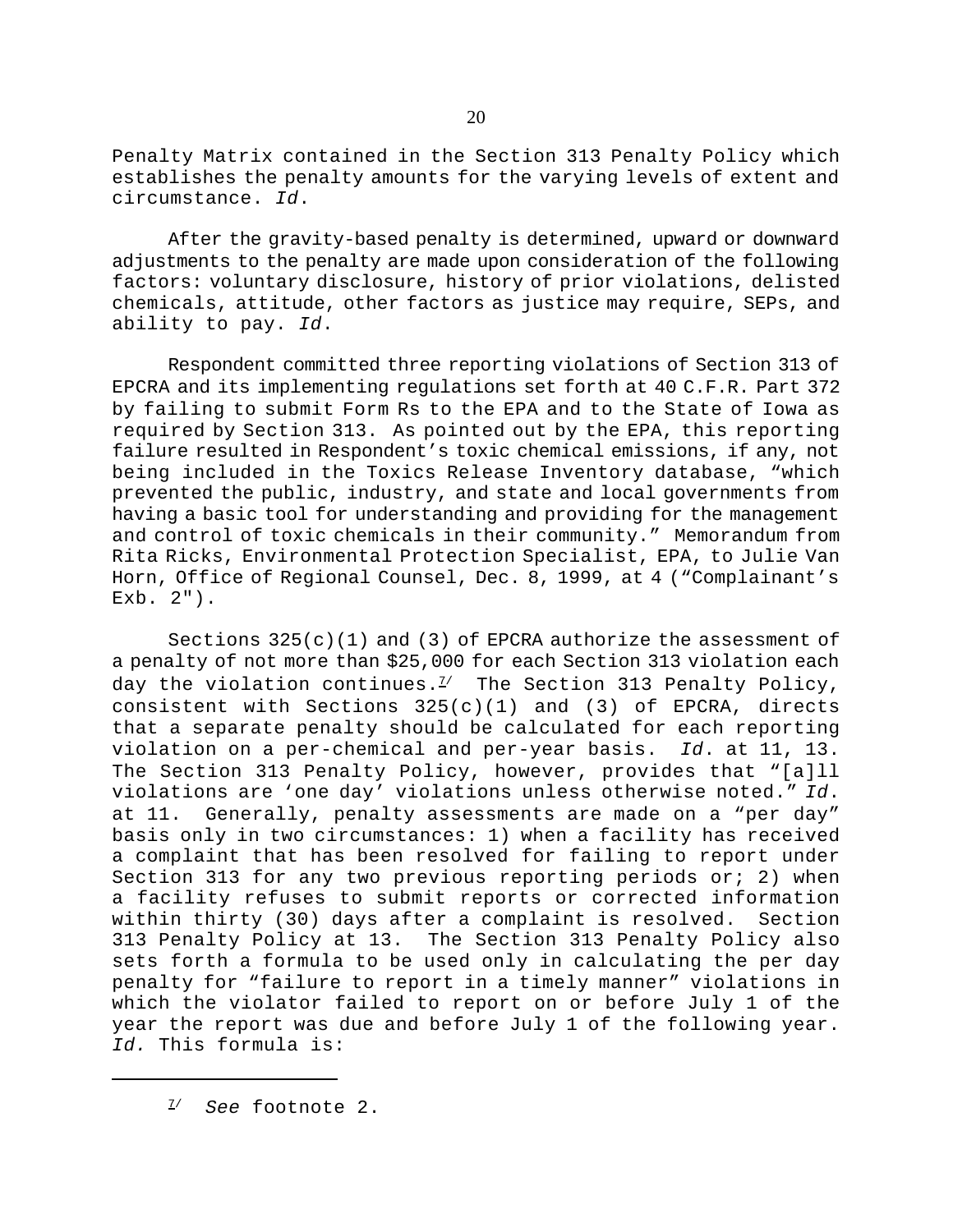Level 4 Penalty + (Number of days late - 1) x (Level 1-Level 4 Penalty) 365 *Id.*

at 14.

In Count II, Complainant proposes that Respondent be assessed a penalty in the amount of \$10,126 for its violation of Section 313 of EPCRA and 40 C.F.R. Part 372 for failing to submit a Form R for calendar year 1997 for xylene to the EPA and to the State of Iowa by July 1, 1998. Complainant properly categorizes this violation as Level B in extent because the amount of xylene otherwise used was less than 10 times the reporting threshold, Respondent's annual sales were greater than \$10 million, and Respondent had more than 50 employees. The circumstances level is properly characterized as Level 4 because the Form R was not submitted by July 1, 1998. According to the Penalty Matrix, such a violation corresponds to a gravity-based penalty in the amount of  $$17,000.$   $\frac{8}{ }$ 

As the Form R in this violation was due by July 1, 1998, and the violation was identified on inspection on October 27, 1998, the per-day formula delineated in the Section 313 Penalty Policy is applicable. Consequently, Complainant calculated the penalty for Count II on a per-day basis using the per-day formula for failure to report in a timely manner contained in the Section 313 Penalty. Tr. at 36. This resulted in a gravity-based penalty for Count II in the amount of  $$10,126.$   $\frac{9}{1}$ 

Complainant proposes that Respondent be assessed penalties of \$18,700 and \$17,000 for Respondent's violations of Section 313 of EPCRA and 40 C.F.R. Part 372 for failing to submit Form Rs for calendar years 1996 and 1995 for xylene to the EPA and to the State of Iowa by July 1, 1997, and July 1, 1996, respectively (Counts III and IV). Complainant properly categorizes these violations as having Level B extent levels because the amount of xylene otherwise used was less than 10 times the reporting threshold, Respondent's annual sales were greater than \$10 million, and Respondent had more than 50 employees. The circumstances levels are properly characterized as Level 1 because the Form R for

 $\frac{9}{7}$  \$6,600 + (118 - 1) x (\$17,000 - \$6,000) = \$10,126.

<u>365</u>

Complainant's Exb. 2 at 7.

<sup>8/</sup> *See* footnote 4.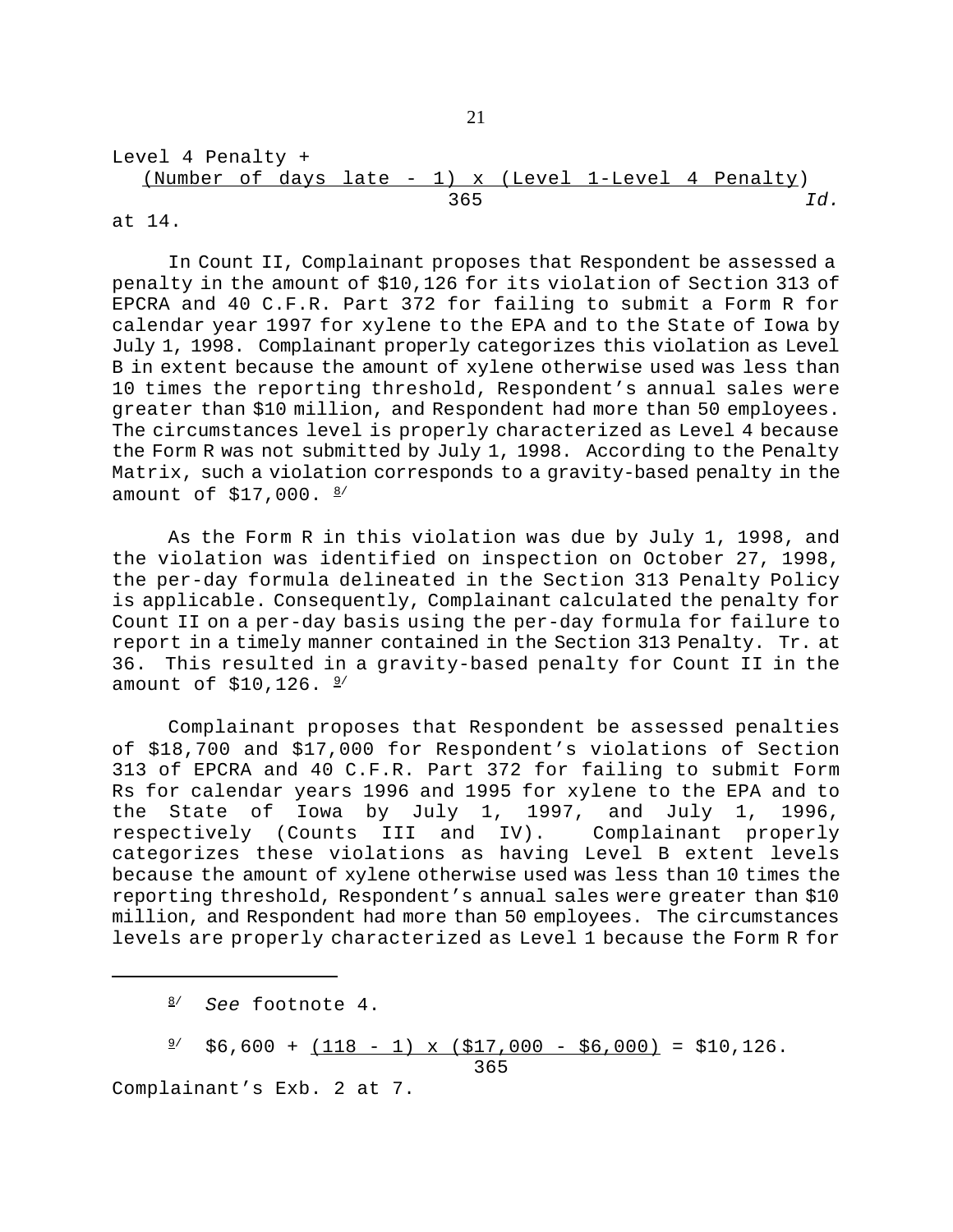1996 was not submitted by July 1, 1997, and the Form R for 1995 was not submitted by July 1, 1996. The applicable Penalty Matrices yield gravity-based penalties of \$18,700 and \$17,000 for Counts III and IV, respectively.

### **Adjustments to the Gravity-based Penalties for Counts II, III, and IV**

In the EPA's determination of the proposed penalties for Counts II, III, and IV, the EPA found that no adjustments to the penalty were warranted under the Section 313 Penalty Policy. Adjustments factors that relate to the violator include the following: voluntary disclosure; history of prior violation(s); delisted chemicals; attitude; other factors as justice may require; SEPs; and ability to pay.

Specifically, in making the determination that no adjustments to the gravity-based penalties were warranted, the EPA made the following considerations. The Section 313 Penalty Policy does not provide reductions in penalties for voluntary disclosure if an inspection is in progress or has been performed. Section 313 Penalty Policy at 14-16. Here, the violations were identified during the EPA inspection and, thus, no reduction is applicable. Tr. at 42. The Section 313 Penalty Policy provides for an upward adjustment where a violator has demonstrated a history of violating EPCRA. *Id*. at 16-17. As Respondent has no history of prior violations, no upward adjustment to the penalties was made. Tr. at 42. No adjustment was made based on the factor of delisted chemicals as xylene has not been delisted. Tr. at 42. In addition, the EPA considered the following factors in determining the penalties for Counts II, III, and IV pursuant to the Section 313 Penalty Policy: attitude; other factors as justice may require; and SEPs. No adjustments were made based on these factors as none of these factors was shown to apply to Respondent in the instant matter based on the information available to the EPA. Tr. at 43.

# **Appropriateness of Proposed Penalty**

The EPA has the burden of showing that the proposed penalty is appropriate and such showing must be made by a preponderance of the evidence. The federal regulations governing the burdens of presentation and persuasion in proceedings before an Administrative Law Judge state as follows: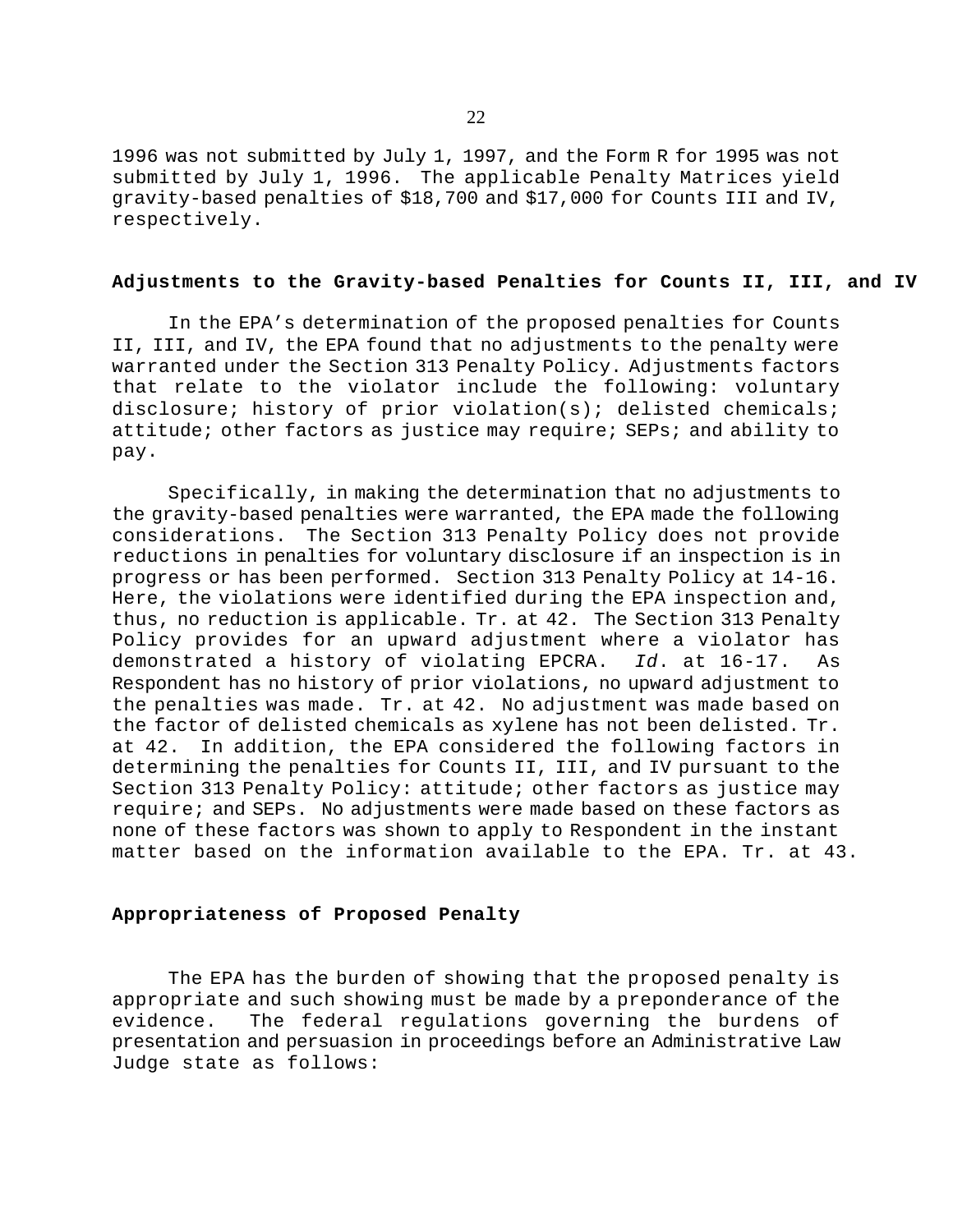(a) The complainant has the burdens of presentation and persuasion that the violation occurred as set forth in the complaint and that the relief sought is appropriate. Following Complainant's establishment of a prima facie case, respondent shall have the burden of presenting any defense to the allegations set forth in the complaint and any response or evidence with respect to the appropriate relief. The respondent has the burdens of presentation and persuasion for any affirmative defenses. (b) Each matter of controversy shall be decided by the Presiding Officer upon a preponderance of the evidence.

# 40 C.F.R. § 22.24.

The Environmental Appeals Board ("EAB") has consistently held that the complainant, pursuant to Section 22.24 of the Rules of Practice, 40 C.F.R. § 22.24, bears the burden of proving that the proposed penalty is appropriate after considering all the applicable statutory penalty factors. *See, e.g., In re B.J. Carney Industries*, *Inc*., CWA Appeal No. 96-2, 7 E.A.D. 171, 217 (EAB, June 9, 1997); *In re Employers Insurance of Wausau and Group Eight Technology, Inc*., TSCA Appeal No. 95-6, 6 E.A.D. 735, 756 (EAB, Feb. 11, 1997); *In re James C. Lin and Lin Cubing, Inc*., FIFRA Appeal No. 94-2, 5 E.A.D. 595, 599 (EAB, Dec. 6, 1994); *In re New Waterbury, Ltd.,* TSCA Appeal No. 93-2, 5 E.A.D. 529, 538 (EAB, Oct. 20, 1994). However, as previously discussed, the instant matter arises under the authority of Section 325(c) of EPCRA, and this statutory provision does not specify any penalty factors to be considered in assessing a civil administrative penalty. Under such circumstances, the EAB has found that the complainant must nevertheless prove that the proposed "penalty is appropriate in light of the particular facts and circumstances of the case." *In re Woodcrest Manufacturing, Inc*., EPCRA Appeal No. 97-2, 7 E.A.D. 757, 773-774 (EAB, July 23, 1998) (emphasis removed) (citation omitted). Thus, under the EAB's holding in *Woodcrest Manufacturing, supra*, Complainant, to prevail in the instant matter, must establish that the proposed penalty of \$59,576 is appropriate under the particular facts and circumstances of this case.

In cases where the governing statute specifies penalty factors to be considered in assessing the penalty, the EAB has found that the required consideration of the statutory factors "does not mean that there is any specific burden of proof with respect to any individual factor." *New Waterbury*, *supra*, at 539. Rather, the "complainant's burden focuses on the overall appropriateness of the proposed penalty in light of all the statutory factors, rather than any particular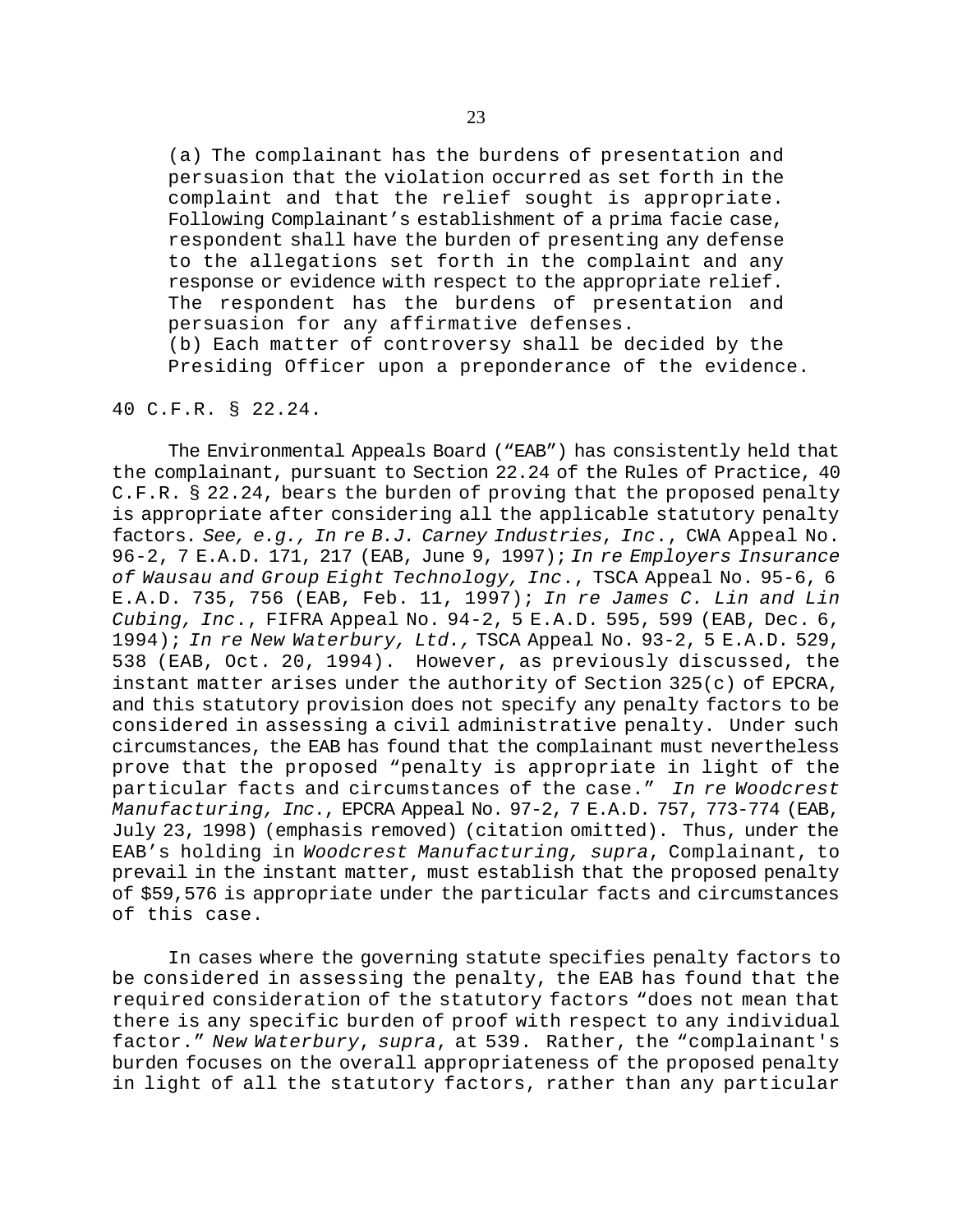quantum of proof for individual statutory factors." *Woodcrest Manufacturing, supra,* at 773 (emphasis removed) (citation omitted).

Respondent, in its pleadings and at the hearing, did not contest the determination of the base penalty for Count I or the gravity-based penalties for Counts II, III, or IV. Respondent does not contend that an adjustment to the base penalty or the gravity-based penalties should be made on any basis other than Respondent's ability to pay. The record before me discloses that the proposed penalties are authorized by statute and that they were properly calculated under the applicable penalty policies.

The only aspect of the appropriateness of the proposed penalty that has been placed at issue is Respondent's ability to pay. In *New Waterbury, supra,* the EAB construed the complainant's burden in this regard as requiring the production of "some evidence regarding the respondent's general financial status from which it can be inferred that the respondent's ability to pay should not affect the penalty amount." 10/ *New Waterbury, supra* at 541 (emphases removed) (citation omitted). Thus, although there is no "particular quantum of proof" for establishing a violator's ability to pay, it is incumbent upon the EPA to come forward with some evidence concerning a violator's financial status from which its ability to pay can be inferred.

Again, it is noted that the EAB's analysis of the complainant's burdens of presentation and persuasion concerning ability to pay in *New Waterbury* is made in the context of a statute that specifies ability to pay as a penalty factor that must be considered in determining the appropriateness of a

 $10$ <sup>/</sup> In *New Waterbury, supra*, the EAB noted that inability to pay a proposed penalty is not an affirmative defense because the statute governing that proceeding, TSCA, requires the EPA to consider this factor as one of several factors in establishing the appropriateness of the penalty. *New Waterbury, supra*, at 540. The EAB also found that inability to pay is more appropriately characterized as a "potential mitigating consideration in assessing a civil penalty" rather than as a defense which would preclude imposition of a penalty. *Id.* Although the governing statutory provision in the instant matter, Section  $325(c)(1)$  of EPCRA, does not specify any factors for consideration in determining an appropriate penalty, the applicable penalty policies require consideration of ability to pay.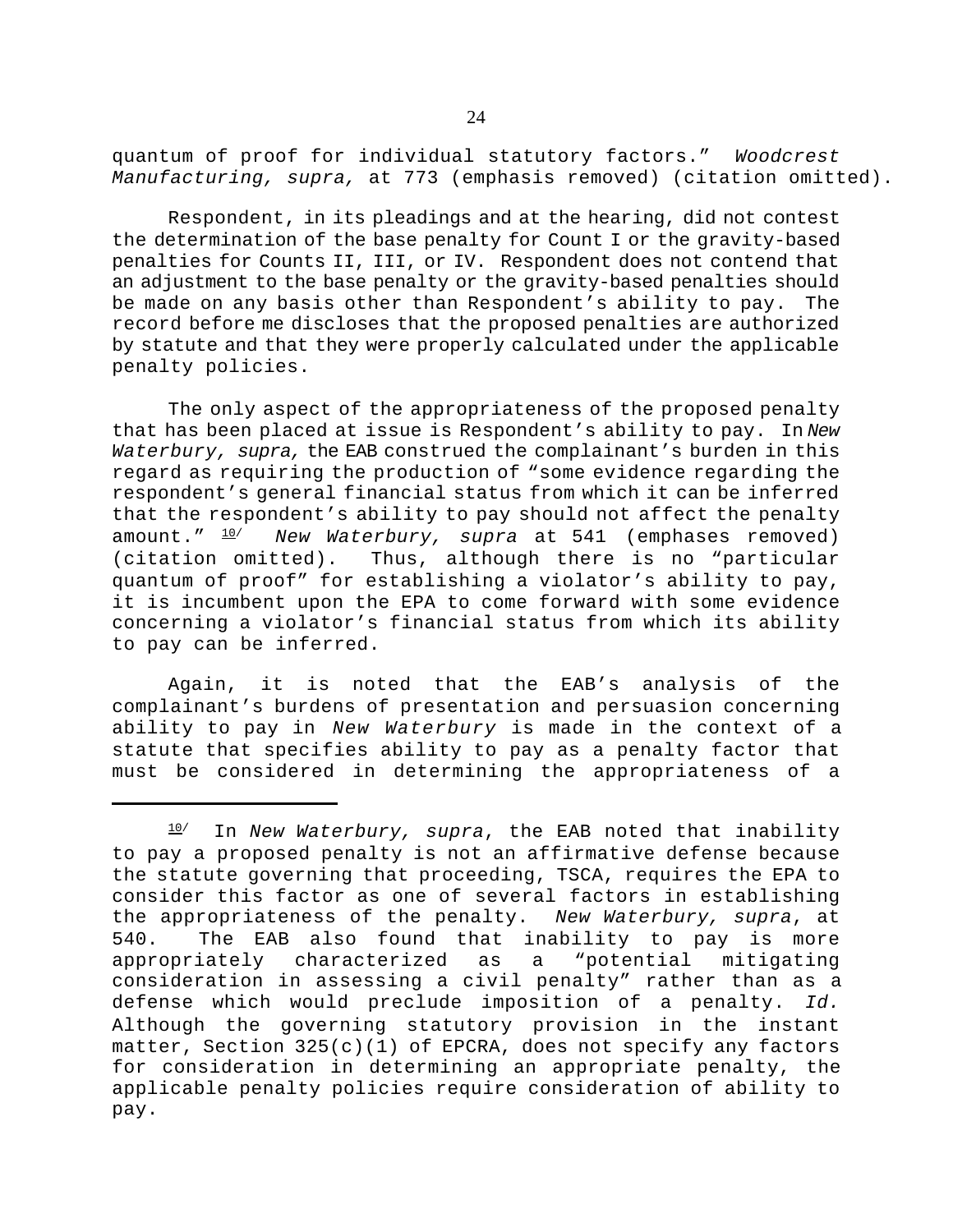proposed penalty. Although there are no statutorily prescribed penalty factors to be considered in the instant matter under Section 325(c) of EPCRA, the applicable penalty policies require consideration of ability to pay. Also, as previously discussed, the statutory penalty factors delineated in Sections  $325(b)(1)(C)$  and  $325(b)(2)$  of EPCRA, which include ability to pay, generally have been considered for statutory guidance on the issue of penalty assessment for EPCRA reporting violations under Section 325(c)(1) of EPCRA and these statutory penalty factors are incorporated in the applicable penalty policies. As such, I find that the EAB's analysis in *New Waterbury* concerning the burden of proof for ability to pay may be properly considered in the instant case by analogy.

Here, in determining Respondent's ability to pay the proposed penalty, the EPA relies on the financial information concerning Respondent contained in the October 1, 1998, report from the Dun and Bradstreet database and the absence of probative rebuttal evidence. The EPA argues that Respondent has waived its objection to the proposed penalty by failing to provide sufficient information to enable the EPA to determine its ability to pay the proposed penalty. Complainant's Brief at 19. The EPA maintains, therefore, that the proposed penalty should not be reduced on the basis of "ability to pay."

Respondent argues that it is unable to pay any civil penalty amount and, accordingly, seeks the reduction or elimination of the proposed penalty. Respondent first raised the issue of inability to pay in its prehearing exchange dated January 13, 2000. Respondent asserted in its prehearing exchanges $11/$  that federal regulators have halted trading in company stock, that the company stock has been removed from all public stock indices, that the company has a negative cash flow, that the company is negotiating with its lenders and creditors for short-term relief, that Respondent does not have any agreements with its lenders or creditors, and that on April 5, 2000, creditors filed proceedings to force Respondent into bankruptcy. On September 22, 2000, Respondent stated that it had filed a petition for bankruptcy under Chapter 11 of the United States Bankruptcy Code and that this bankruptcy

 $11/$  Respondent filed Respondent's Revised Prehearing Exchange dated February 25, 2000, and Respondent's Second Revised Prehearing Exchange dated June 22, 2000.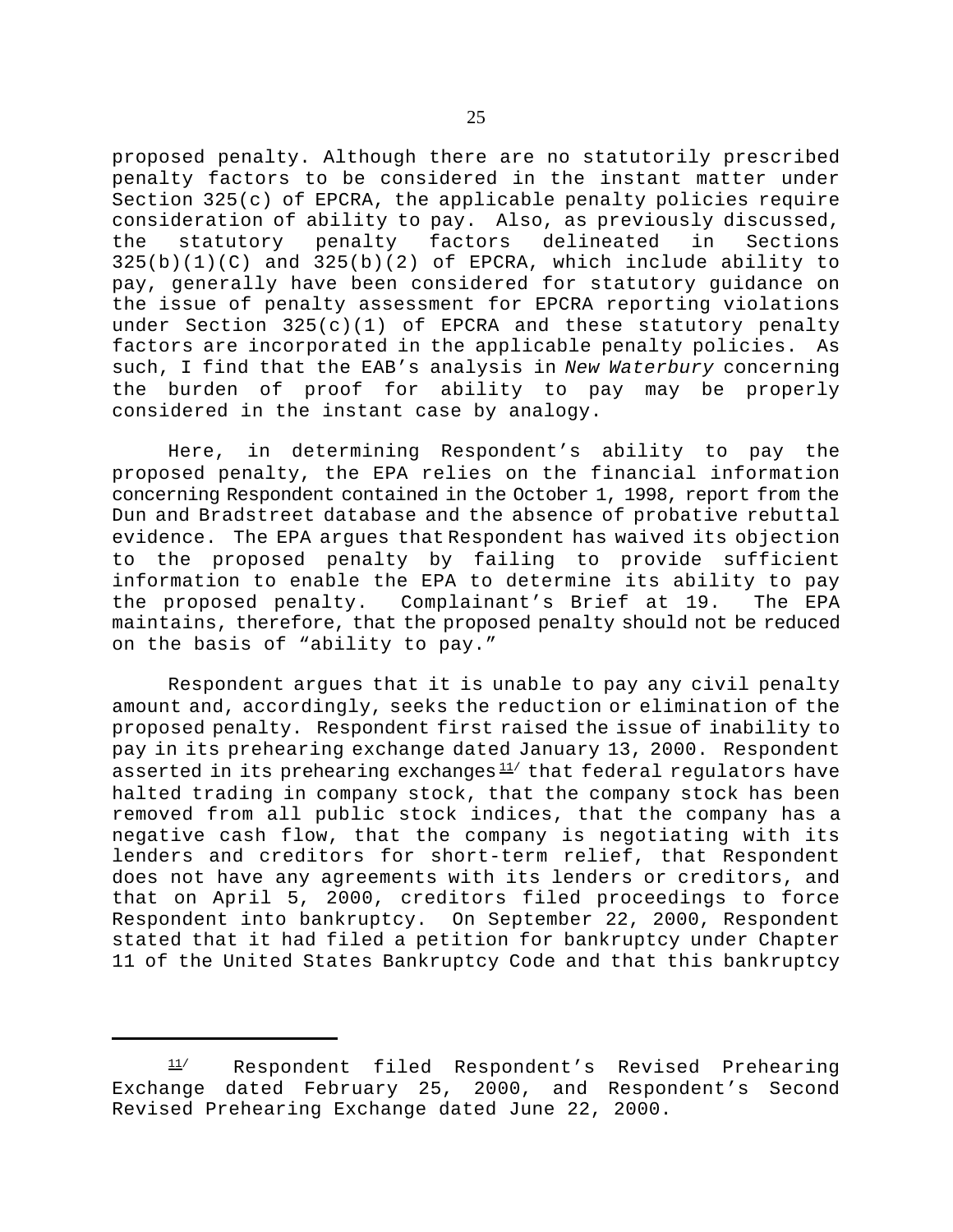is pending in the United States Bankruptcy Court for the Middle District of Florida. 12/

At the penalty hearing on June 27, 2000, the EPA introduced into evidence a Dun and Bradstreet database report for Respondent dated October 1, 1998. According to the financial information contained in this report, Respondent's annual sales are estimated to be twenty-five million dollars and its annual total corporate entity sales are one hundred and ninety-five million dollars. These amounts of gross sales support the finding that Respondent has the ability to pay the \$59,576 penalty. *See In re Helena Chemical Co.*, FIFRA Appeal No. 87-3, 3 E.A.D. 26 (CJO, Nov. 16, 1989). At a minimum, such information constitutes some evidence concerning Respondent's general financial status from which its ability to pay the proposed penalty can be inferred. Thus, the burden of proof as to ability to pay shifts to Respondent.

In response, Respondent presented at the hearing a barely legible document containing financial information concerning Respondent. Tr. at 8. This document was marked "Confidential" and it had not been filed with the Regional Hearing Clerk. The document had been served on the EPA just a few days before the hearing. Respondent explained that it sought to designate the document as confidential because it did not contain "verified final information from the auditors." Tr. at 10. The document was conditionally admitted into evidence over the EPA's objections on the basis of Respondent's representations that the document had been prepared by independent auditors and that it had only become available on June 23, 2000. *Id.* at 11-14. Respondent stated that the full audit of Respondent's finances would be proffered when it became available. *Id*. at 11. I permitted the admission of this document on the conditions that the document be properly filed with the Regional Hearing Clerk  $13/$  and that Respondent submit the full audit when it became available. *Id*. at 12. Since the date of the hearing, Respondent has filed no additional documents concerning its financial status.

 $12$  Respondent submitted no documentary proof of the bankruptcy filing.

 $13/$  Respondent was advised of the regulatory requirements under Section 22.5(d) of the Rules of Practice, 40 C.F.R. § 22.5(d), concerning the filing of documents where a business confidentiality claim is asserted with regard to any information contained in the document. Tr. at 10-11.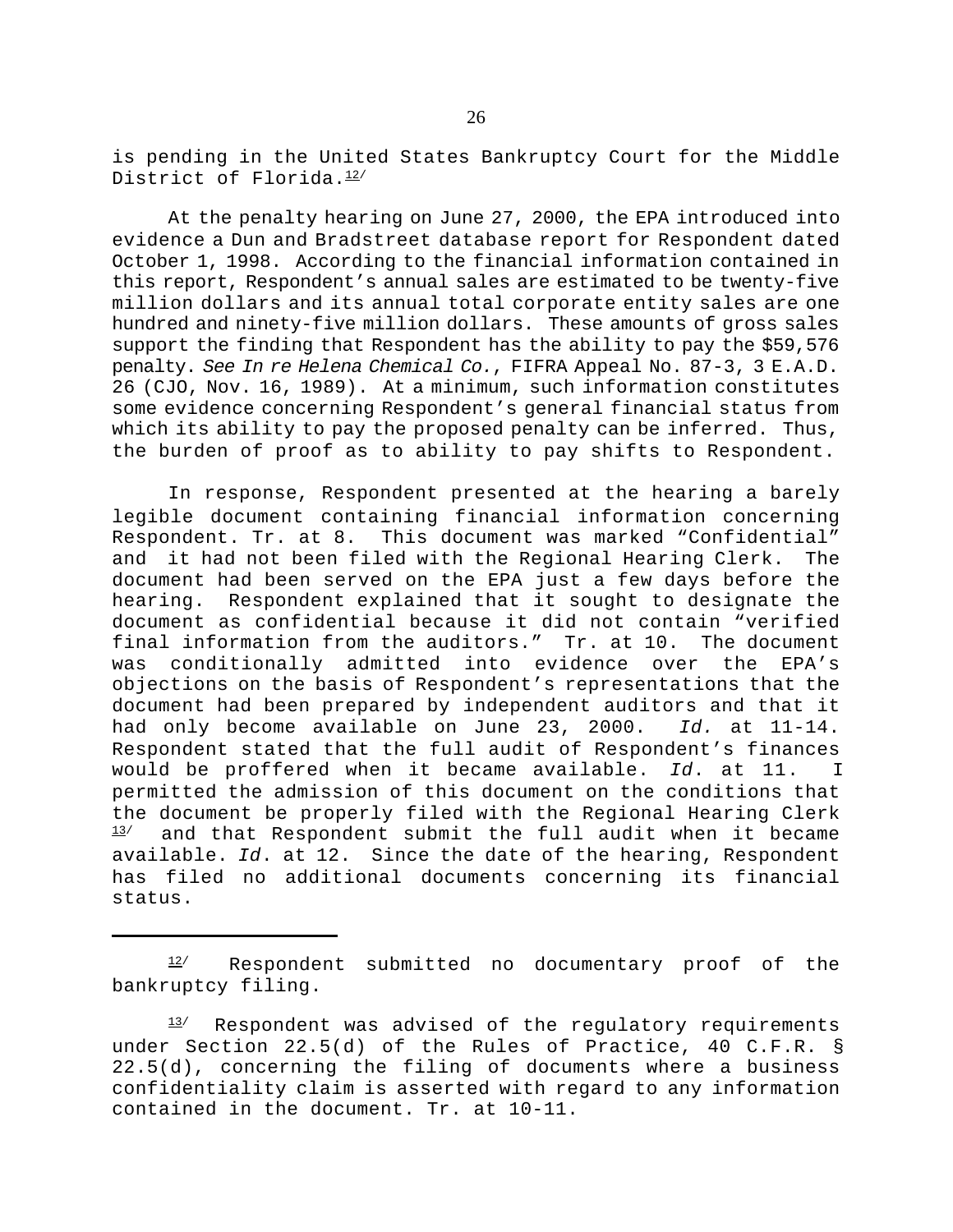Respondent has failed to present any reliable and probative evidence to rebut the EPA's evidence regarding Respondent's general financial status from which it can be inferred that Respondent's ability to pay should not affect the penalty amount. $14/$  The barely legible financial report submitted at the hearing is not sufficiently reliable or probative to accurately show Respondent's financial status. The report is an incomplete summary and it is not corroborated or supported by audited financial statements or tax returns. By Respondent's own admission, the report does not contain "verified final information from the auditors." Tr. at 10. The report is not specific evidence showing that Respondent, despite its sales volume, cannot pay any penalty.

Similarly, Respondent's filing for Chapter 11 bankruptcy, in itself, is not specific evidence that it cannot pay any penalty and it, standing alone, is not sufficient to rebut the EPA's evidence. I observe that under the EAB's analysis in *New Waterbury*, *supra*, the EPA need not "specifically and separately prove that a respondent has the funds necessary to pay a proposed penalty before a penalty can be assessed" as the issue "is not whether the respondent can, in fact, pay a penalty, but whether a penalty is appropriate." *New Waterbury, supra*, at 539. While Respondent's ability to pay is a factor to be considered in determining the appropriateness of the proposed penalty, bankruptcy is not a bar to the imposition of a penalty. The EAB, in *In re Britton Construction Co.*, CWA Appeal Nos. 97-5 & 97-8, 1999 EPA App. LEXIS 9, at \*73 n.21 (EAB, Mar. 30, 1999), found that "[t]he specter of bankruptcy is not necessarily a reason to avoid assessing a penalty." Although enforcement of this Order assessing a penalty against Respondent is subject to control of the Bankruptcy Court, the mere fact of filing for bankruptcy does not indicate an inability to pay the penalty.

Moreover, Complainant's argument that Respondent has waived its objection to the proposed penalty by failing to provide sufficient information to enable the EPA to determine its ability to pay the proposed penalty is persuasive. The EAB in *New Waterbury, supra,* found that:

<sup>14/</sup> In the Joint Motion for Postponement of Hearing filed on April 5, 2000, the parties stated that "at this time no reliable financial information concerning Respondent's current ability to pay exists."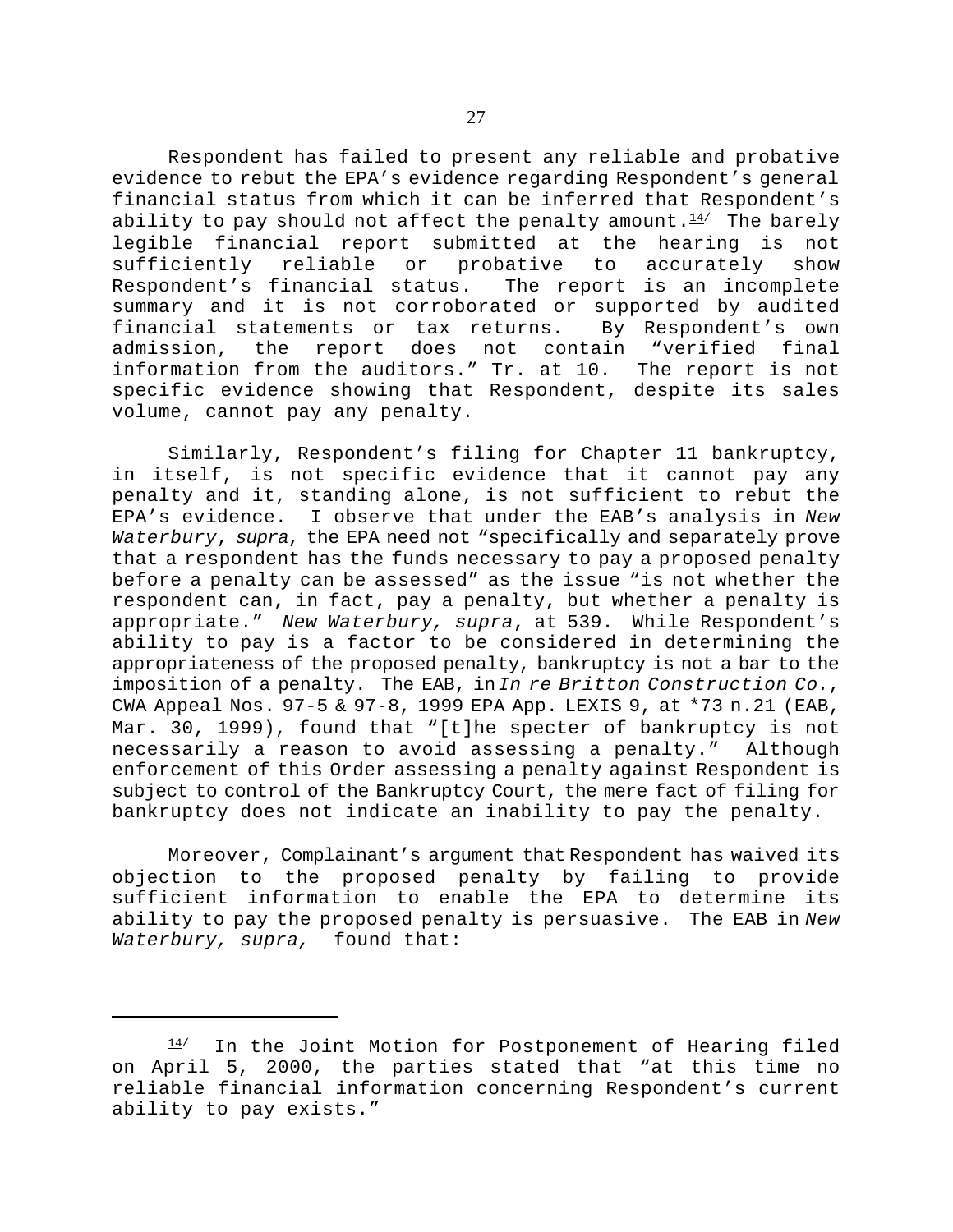[I]n any case where ability to pay is put in issue, the Region must be given access to the respondent's financial records before the start of such hearing. The rules governing penalty assessment proceedings require a respondent to indicate whether it intends to make an issue of its ability to pay, and if so, to submit evidence to support its claim as part of the pre-hearing exchange.[23] In this connection, where a respondent does not raise its ability to pay as an issue in its answer or fails to produce any evidence to support an inability to pay claim after being apprised of that obligation during the pre-hearing process, the Region may properly argue and the presiding officer may conclude that any objection to the penalty based upon ability to pay has been waived under the Agency's procedural rules[24] and thus this factor does not warrant a reduction of the proposed penalty. $15/$ 

*New Waterbury*, *supra*, at 542.

Here, Respondent did not raise its ability to pay as an issue in its Answer. Respondent did not give Complainant access to its financial records prior to the hearing nor did it produce in its prehearing exchange the financial documents that were described in the Prehearing Order to support a claim of inability to pay. Furthermore, Respondent has failed to comply with my two Orders directing Respondent to produce certain financial documents to support its claim of inability to pay, including certified copies of financial statements or tax returns. $16/$  In view of Respondent's failure to comply with the Orders to produce the financial documents within its control, I am compelled to draw the inference that the requested documents

 $15/$  The EAB's footnotes cite the pertinent provisions of 40 C.F.R. §§ 22.15(d), 22.19(b), and 22.19(f)(4) governing prehearing exchanges, discovery, and answers.

<sup>16/</sup> In an Order on Complainant's Motion for a Complete Prehearing Exchange entered on February 18, 2000, Respondent was directed to submit documentation such as certified copies of financial statements or tax returns in support of its claim of inability to pay the proposed penalty. Respondent did not produce such records as directed by the Order. In an Order entered on June 23, 2000, Respondent was directed to produce an SEC Form 10-K and if this document was unavailable, then Respondent was directed to submit a financial document which was similar in content. Respondent failed to comply with this Order.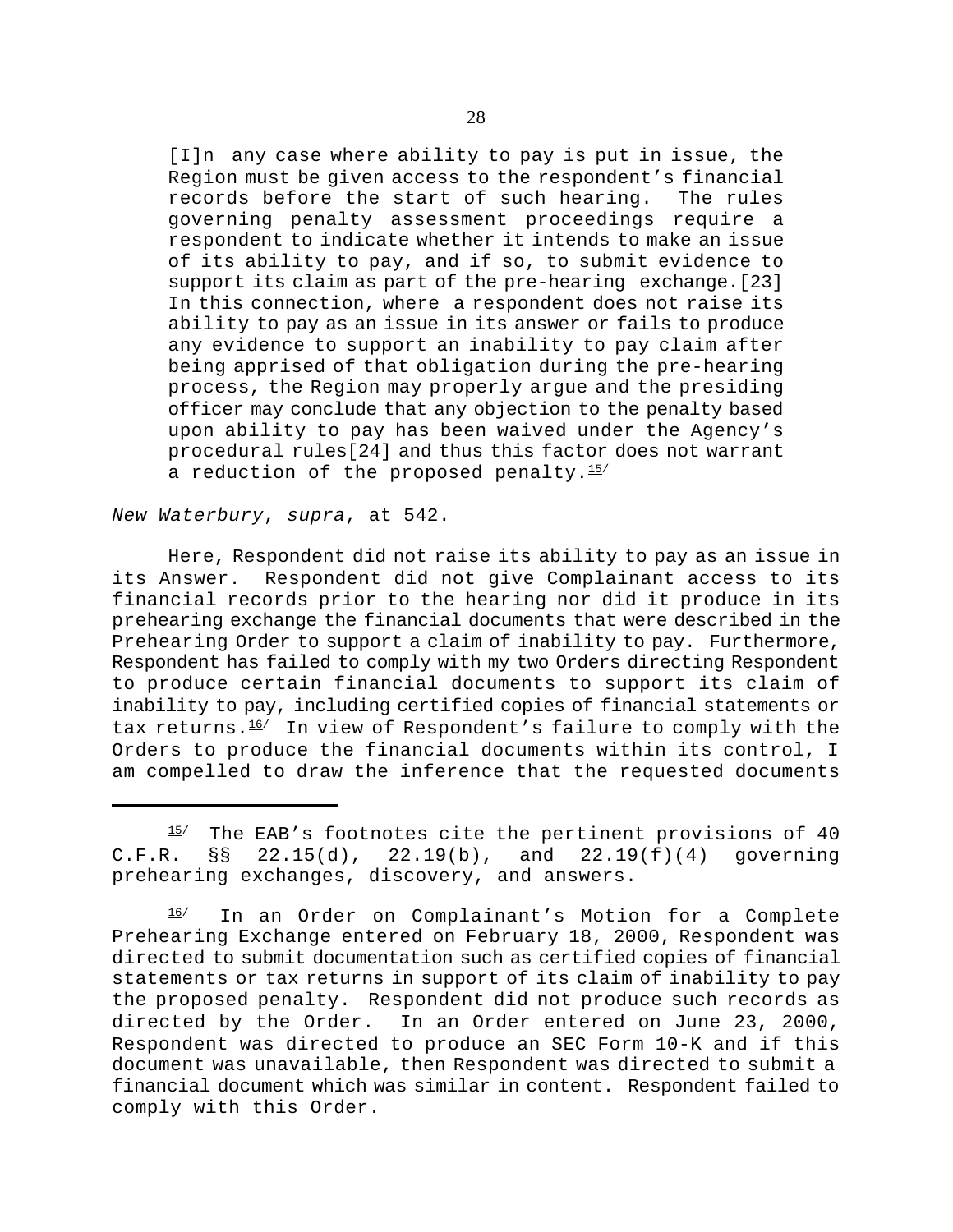would be adverse to Respondent. *See* 40 C.F.R. § 22.19(g)(1).

In conclusion, it is found that the EPA, as part of its prima facie case, has presented evidence regarding Respondent's general financial status from which its ability to pay the proposed penalty can be inferred. Respondent has failed to present any reliable and probative evidence to rebut the EPA's prima facie case. Thus, there is evidence in the record showing that the EPA considered Respondent's ability to pay in assessing the penalty. Further, the EPA has sustained its burden of proving that the penalty is appropriate in light of the particular facts and circumstances of this case. The penalty is authorized and is in accordance with the penalty assessment factors set forth in EPCRA and the guidance provided in the applicable penalty policies.<sup>17/</sup>

As a final matter, I address any due process concerns that might arise from Respondent's failure to file a post-hearing brief in this matter. First, I observe that the Rules of Practice do not require the filing of proposed findings of fact, conclusions of law, and order or a brief in support thereof. 40 C.F.R. § 22.26. Second, it is noted that Respondent has chosen not to file these post-hearing documents and that such a tactical decision does not suggest a violation of due process even if such decision is related to Respondent's bankruptcy.

#### **ORDER**

- 1. Respondent, Bituma-Stor, Inc., doing business as Bituma Corporation and Gencor Industries, Inc., is assessed a civil administrative penalty of \$59,576.
- 2. Payment of the full amount of this civil penalty shall be made within thirty (30) days of the service date of the final order by submitting a cashier's check or certified check in the amount of \$59,576, payable to the "Treasurer, United States of America," and mailed to:

<sup>17/</sup> In *Woodcrest Manufacturing,* the EAB found that proof of a complainant's adherence to the applicable penalty policy, in that case the Section 313 Penalty Policy, can legitimately form a part of the complainant's prima facie penalty case and ultimately be considered in assessing the appropriateness of the penalty. *Woodcrest Manufacturing, supra*, at 774.